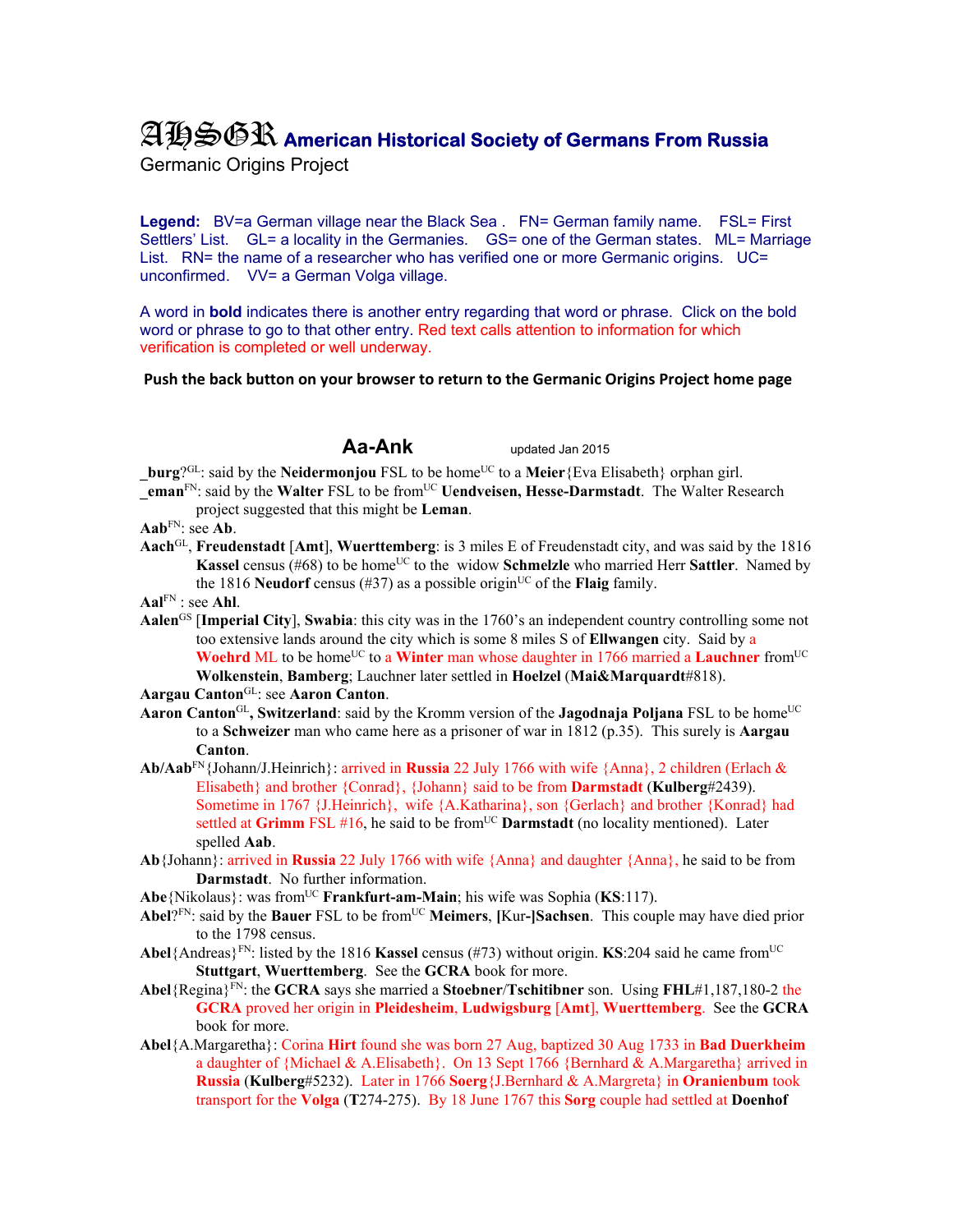FSL #105). In 1798 he was a widower still living in **Doenhof** (**Mai1798**:Dh45).

**Abel**FN: also see **Gabel**.

- **Abentheuer**<sup>GL</sup>: said by the **Kraft** FSL to be home<sup>UC</sup> to a **Roth** family. This may have been Abentheuer, **Rhineland-Palantinate**, some 21 miles SE of **Trier** city.
- Aberspach<sup>GL</sup>, Hesse-Darmstadt County: said by the WRG version of the Walter FSL to be home<sup>UC</sup> to a **Sufner** family. The **Walter Research Group** has suggested that this might be Eberbach near **Fraenkisch Crumbach** or Albersbach near **Fuerth** south of **Darmstadt**. I doubt that the latter was **Hessen-Darmstadt** territory. The Pleve version of the FSL (#39) says this was **Eberbach**. **Abholz**FN: see **Obholz**.
- **Abich/Abig**{J.Georg}FN: married 18 March 1766 in **Buedingen Schroeder**{A.Maria}

(**Mai&Marquardt**#442 and **KS**:117). They arrived in **Russia** 10 Aug 1766, he said to be from **Hanau** (**Kulberg**4906). By 1767 this couple with a very young daughter had settled at **Grimm** FSL #56, he said to be from<sup>UC</sup> Gelnhausen (no locality mentioned). Still in Grimm in 1798 (**Mai1798**:Gm62).

**Abitsch**{Gottlieb}: aka **Haug**/**Hauch**/**Hauck**{Georg}.

**Abig**FN: see **Abich**.

- Abo<sup>GL</sup>: an unidentified place said by the **Galka** FSL to be home<sup>UC</sup> to a **Bartelson** family. There is at least one such placename in **Denmark**, one in **Finland** and two in **Sweden**.
- **Abo**GL, **Finnland**: seems now to be known as Turko which is some 93 miles WNW of Helsinki; is said by the **Kratzke** FSL to be home<sup>UC</sup> to a **Freiburg** family.
- **Abraham**{Heinrich}: **Samara Region** 1859, fromUC **Schulwiese**, **Marienwerder Regierungsbezirk**, **Westpreussen** (**KS**:118).
- **Abraham** {J.Christ.}: married<sup>UC</sup> an **Abraham** woman in **Neu-Saratowka** in 1800 (**KS**:117).
- Abraham<sup>{J</sup>.Martin}: married<sup>UC</sup> a **Braeuner** in **Neu-Saratowka** in 1796 (**KS**:118).
- Abraham<sup>{M.Christ.}: married<sup>UC</sup> an Abraham man in **Neu-Saratowka** in 1800 (**KS**:117).</sup>
- **Abs**{Nickolaus}: fromUC **Frankfurt-am-Main**; his wife was M.Sophia (**KS**:118).
- **Abstatt**GL, **Heilbronn** [**Amt**], **Wuerttemberg**: is some 5.5 miles SE of **Heilbronn** city, and was proven by the **GCRA** to be home to the **Schock** family that went to **Bergdorf**; also proved by the **GCRA** to be home to two **Stotz** brothers who went to **Glueckstal**; see the **GCRA** book for more details.
- Abt<sup>FN</sup>: said by the Ober-Monjou FSL to be from<sup>UC</sup> Klasid?. For 1784 see Mai1798:Mv2066. The maiden name of frau Abt was given as **Schmidt**{Anna Maria} in 1798 (**Mai1798**:Ls26).
- **Abt**FN : also see **Ob**.
- **Achen**: an unidentified place said by the Recruiter Beauregard list to have been home<sup>UC</sup> to the **Flander**{Johann} family (**Lk**67). There are some six **Achens** in Germany.
- **Achern**<sup>GL</sup>: an unidentified place said by the **Pfeiffer** FSL to be home<sup>UC</sup> to a **Deible** family. There is an Achern, then owned by the Hapsburg family, some 14 miles ENE of **Strasbourg**.
- **Achtundvierziger Kolonie**SPV, was the popular name of **Kolpino**, a village in **Neu-Saratowka** parish east of St. Petersburg (**Gieg1**).
- **Achtung**FN{Johann}: arrived in **Russia** 14 Sept 1766 with wife {Catharina} and 2 children, he said to be from **Hanau** [**County**] (**Kulberg**6491). Said by the **Anton** FSL #53 to be fromUC **Hanau** (no locality mentioned). For 1798 see **Mai1798**:An53 and Dn7.
- **Achzieger** {Gottfried+w+1c}: **Kulberg**44 said they were from<sup>UC</sup> Danzig and actually settled in **Saratov**. I did not find them in **T** or in any published FSL.
- **Acker**FN: according to Steven Hahn this family from **Edenkoben** settled in **Russia**.
- **Ackerer** {J.Heinr.}: said to have married<sup>UC</sup> an **Avanter** woman in 1780, both said to be from<sup>UC</sup>**Augsburg** (**KS**:118).
- **Ackermann**FN: listed by the 1816 **Glueckstal** census (**KS**:676, 205) with no origin. Also spelled **Akkermann**.
- **Ackermann**FN: arrived in South Russia in 1817, later settled in **Gueldendorf, Odessa**; family records found by **Curt Renz** in **Speigelberg, Backnang Oberamt, Wuerttemberg**. Stumpp, p.598, says an Ackermann family in 1817 left Jungholzhausen, **Schwabisch Hall** parish, **Wuerttemberg** and later settled in **Gueldendorf**. Jungholzhausen is 20 miles NE of Speigelberg.
- **Ackermann**{M.Katharina}: listed in the Recruiter Beauregard's list as an orphan in the **Richmeier**/**Rickmesser**{Johannes} household (**Lk**73a). in 1767 there was a six-member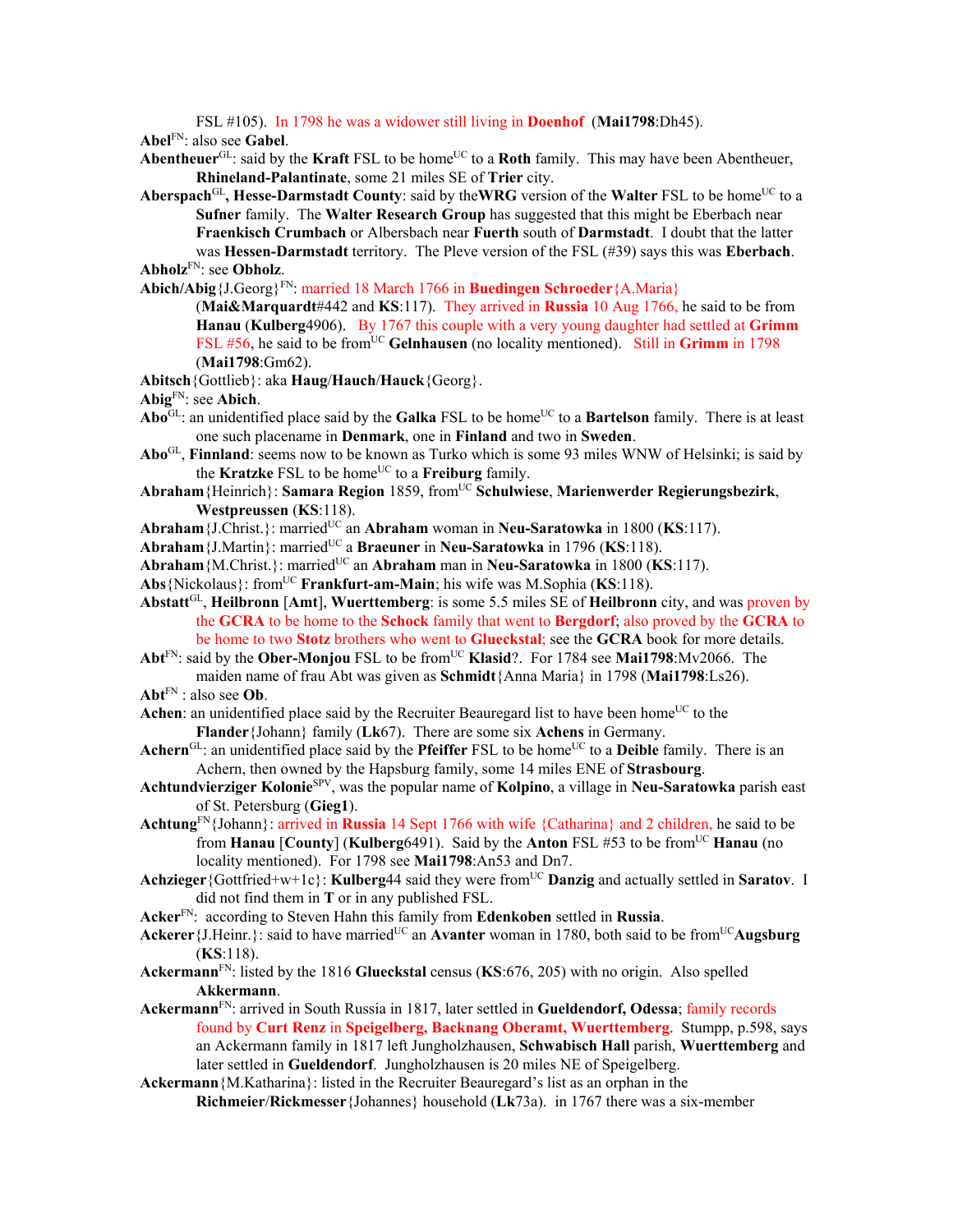Ackermann {Johannes/Johann} household heading for the Volga said to be from<sup>UC</sup> Waldeck (**Kulberg**5478); most or all of them may have died since, with this possible exception, no record of the rest of them on the Volga; the family included 13-year-old Maria who looks to have been too old to be this lady, but whom the Pleve group assumed was this one; I seriously doubt that. She was in **Luzern** in 1798 (**Mai1798**:Lz21) ; is found in no FSL and no earlier colony is indicated; so was likely one of **Luzern**'s first settlers.

- **Ackermann**FN: listed by both the 1816 **Neudorf** census (#73) and the 1858 **Glueckstal** census (#117) with no origin. Also spelled **Akkermann**. See the **GCRA** book for more.
- **Ackermann**{Johannes}: he and his **Heel** wife {Eva Catharina} married in **Buedingen** in May 1766 and were said to be fromUC **Fulda** [**Bishopric**] (**Mai&Marquardt**#636 and **KS**:118). They have not been found in any published FSL. Her maiden name is also given as **Heeb** and they were said to have gone to<sup>UC</sup> Schaffhausen [no FSL has been published for it – ed] (KS:133). No further information.
- **Acqua/Aqua**FN{Johann/Johannes}: on 13 Sept 1766 with wife {Marianna}and 2 grown children he arrived in **Russia** (**Kulberg**5671). Said by the **Keller** FSL #64 to be fromUC **Kutonin**?. Spelled **Aqua** in 1798 (**Mai1798**:Mv1892).
- **Actleben** $(?)^{GL}$ , **Bremen**: an unidentified place said by the **Katharinenstadt** FSL to be home<sup>UC</sup> to a **Hartwig** family. It must have been within the confines of the current city of Bremen.
- **Adam**FN{Karl/Carl}: arrived in **Russia** 31 July 1766 with wife {Elisabeth}, he said to be from **Sachsen**, saying he wished to settle in **St.Petersburg** {**Kulberg**2834). Said by the **Belowescher Kolonien** FSL to be from<sup>UC</sup> Sachsen (no locality mentioned).
- **Adam**FN: according to the 1798 **Brabander** census, this was Frau **Zimmer**'s maiden name (**Mai1798**:Bn06).
- **Adam**FN{Kaspar/Caspar}: arrived 30 May 1766 with wife {Catharina}and 3 children, from **Mainz**  (**Kulberg**387). Said by the **Keller** FSL #49 to be fromUC **Calbach**, **Kurmainz**, with **Diel**{Karl and Katharina} step-children in the household (#49a). For 1798 see (**Mai1798**:Nk10).
- Adam<sup>FN</sup>{Christian}: said by the Kolb<sub>FSL</sub> to be from<sup>UC</sup> Lindheim, Hessenburg(?).
- Adam<sup>FN</sup>{Christoph and Michael}: said by the **Merkel** FSL (mk37 and 3) to be from<sup>UC</sup> Neuburg, **Wuerttemberg.**
- **Adam**FN: said by both the 1816 **Neudorf** census (#35) and **KS**:205 to have come fromUC **Flehingen**, **Karlsruhe** [**Amt**], **Baden**. The **GCRA** believes this family came via Poland; see their book for more.
- **Adam**{Martin}: arrived in **Russia** 9 Aug 1766 with wife {Marianna} and 2 sons: Peter Ludwig & Georg Martin, {Martin } said to be from **Isenburg** (**Kulberg**4027).
- **Adam**FN{Peter Ludwig and G.Martin}: listed in the **Norka** FSL (nr62a) as step-sons in the **Kornborn** household. For 1798 see **Mai1798**:Nr145.
- Adam {Valentin}<sup>FN</sup>: said by **KS**:118 and the **Schoenchen** FSL (sn13) to be from<sup>UC</sup> **Momberg**, [**Hessen**-**Kassel Landgraviate**]. For 1798 see **Mai1798**:Sn18 and Wm5.
- **Adam**{Conrad}: arrived in **Russia** 12 Sept 1766 with wife {Catharina} and 2 children (**Kulberg**7024). No further information.
- **Adam**{Johann}: arrived in **Russia** 12 Sept 1766 single from **Ungarn** (**Kulberg**5785). No further information.
- **Adam**{Johann}: arrived in **Russia** 4 July 1766 single accompanied by a **Staub** servant {Adam}, Johann said to be from **Mainz** (**Kulberg**2248). No further information.
- **Adam**{J.Andr.}: said by **KS**:118 to be from **Wernigerode** in **Harz**, who was said to have married in 1787 a **Juergenson** woman from **Reval**. He has not been found in an FSL.
- Adamo<sup>FN</sup>: said by the **Brabander** FSL to be from<sup>UC</sup> Venedig.
- **Adelbylund**, **Gross and Klein**: were at the SE edge of **Flensburg**. See **Ahnebylund**.
- **Adelhof**FN{Johann}: arrived in **Russia** 8 Aug 1766 single from **Steinheim** (**Kulberg**2924). By 12 May 1767 {Albrecht} had settled still single at **Warenburg** FSL #110, said to be fromUC **Kopenhagen**, **Daenemark** [**Kingdom**]. He surely had died prior to the 1798 Volga censuses.
- **Adelmaier**FN{J.Peter}: from [**Hessen**-]**Darmstadt** [**Landgraviate**] married **Knop**{Catharina} 27 May 1766 in **Luebeck** (**Mai&Marquardt**#232).On 10 Aug 1766 they arrived in Russia, he said to be from **Darmstadt** (**Kulberg**4904). Not found in **T**. By 1767 they had settled at **Frank** #68, he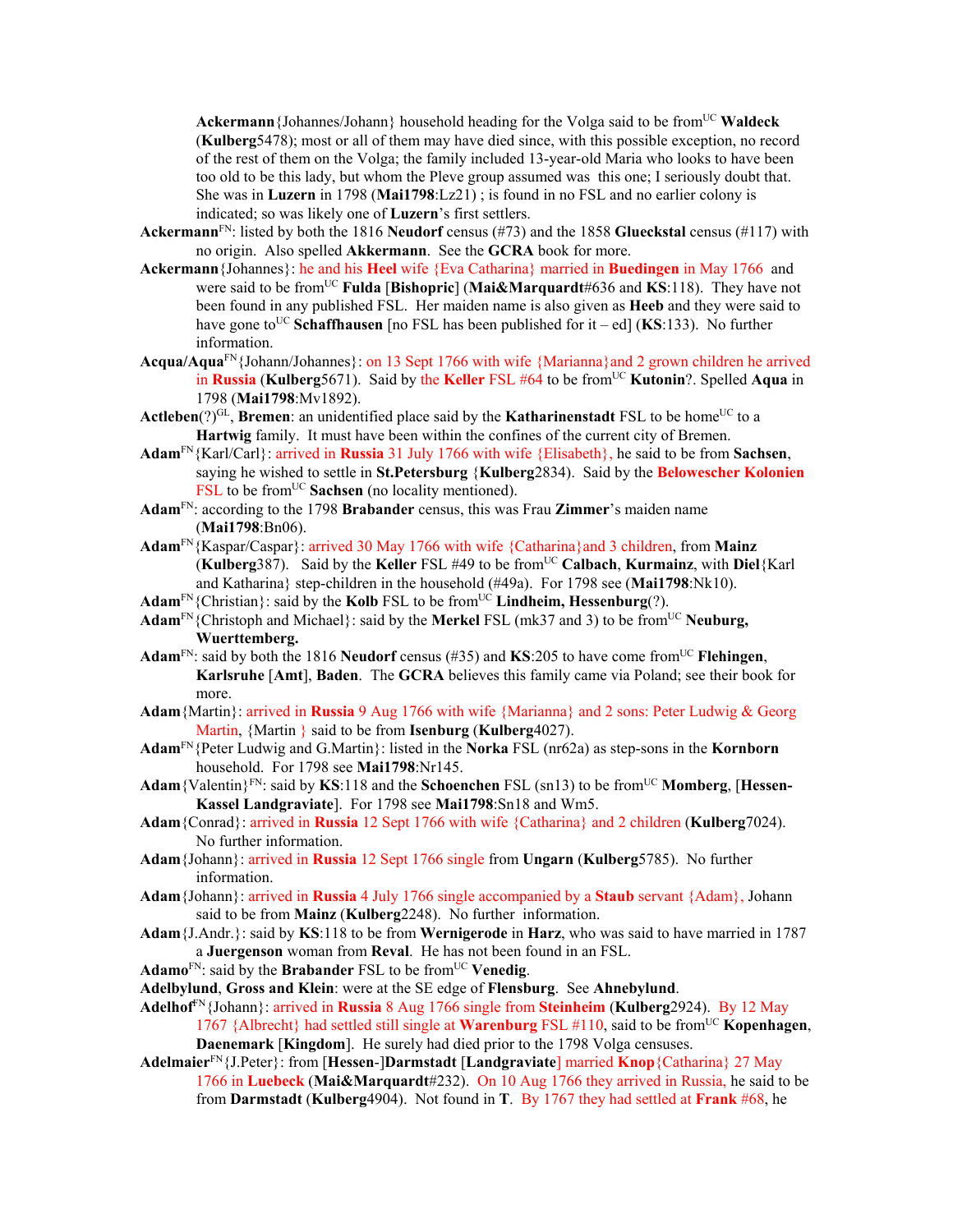said to be from<sup>UC</sup> Fauerbach, Hessen-Darmstadt. By 1788 he had died (Mai1798:Mv630).

- **Adelman**FN: this family name was found recorded in **Schotten** parish records for many years prior to 1767; see **Flegel** trip.
- **Adelmaier**{J.Peter}: married **Knop**{J.Peter} On 10 Aug 1766 they arrived in Russia (**Kulberg**4904). Not found in **T**. By 1767 they had settled at **Frank** #68, he said to be from **Fauerbach, Hessen-Darmstadt**. In 1788 again widowed she moved with her children to **Kamenka** where she married **Gumler**{Adam} (**Mai1798**:Mv630). In 1798 widowed yet again she was head of her own household (**Mai1798**:Km89).

Adelmeyer<sup>FN</sup>{Karolus}: said by the **Leichtling** FSL #35 to be from<sup>UC</sup> **Hildesheim** (no locality mentioned). **Adelsberg**<sup>GL</sup>: an unidentified place said by the **Ober-Monjou** FSL to be home<sup>UC</sup> to

**Neubauer**{Christoph}11 and {Michael} families. There are 5 such placenames in Germany and Austria.

- **Adelshofen, Count Neipperg Barony, Kraichgau canton, Swabian Knights Circle**: : is 23 km WNW of **Heilbronn** city and has been proven birthplace of **Stoll**{Friedrich} who settled in **Denmark** and then at **Doenhof** FSL#16 (**EEE** p.618).
- **Adenau**GL , [probably **Kurkoeln**]: may be the village some 28 miles S of **Cologne** [**Koeln**]city; said, by the **Roethling** FSL, to be in or near **Koeln** and to be home<sup>UC</sup> of a **Wanstenderer** family.
- **Adersbach**GL, **Sinsheim** [**Amt**], **Baden**: is 4 miles E of **Sinsheim** city, and proven by the **GCRA** to be home to the **Rudolph**{Daniel}as well as the origin of the **Meier**/**Maier**{J.Adam, J.Georg, J.Konrad, Jakob} familes that went to **Kassel**.
- **Adler**FN{J.Wendel}: Lutheran, son of **Zeller**{Catharina} from Rhien(?), arrived at **Flensburg, Schleswig Royal Duchy** in June 1762. With wife {Salome}, son, and mother-in-law **Hager**{A.Margaretha} were freed to leave **Denmark** in June 1763 (**EEE** p.333). Before the 1775 census he had settled in **Grimm** (1775 census #30). For 1798 see **Mai1798**:Gm65, Hs83 and 122.
- **Adler**FN: said by the **Kolb** FSL to be fromUC **Ruesselsheim**, **Hessenburg**(?).
- **Adler**{Anna}: on 18 June 1766 this widow arrived in **Russia** with a son, she said to be from **Isenburg**  (**Kulberg**1043). Not identified in any later source.
- **Adler**{Magdalena}: arrived in **Russia** 12 Sept 1766 single from **Wuerttemberg** (**Kulberg**5858). No further information.
- **Adolph** FN{Conrad}: arrived in **Russia** 18 June 1766 with wife {Anna} said to be from Hanau (**Kulberg**1159). Said by the **Warenburg** FSL to be fromUC **Holzhausen**, **Hannau** [**County**] [sic?]. For 1798 see **Mai1798**:Wr42 and 57.
- **Adolph**{Adam}: arrived in **Russia** 13 Sept 1766 with wife {A.Margaretha} and 4 children, he said to be from **Schlitz** (**Kulberg**6289). No further information.l
- **Adolph**{Jost}<sup>FN</sup>: said by **KS**:118 to have been from<sup>UC</sup> **Tiefenbach** near **Wetzlar** in 1766. He has not been found in an FSL.
- **Adolzfurt**GL, **Oehringen** [**Amt**], **Wuerttemberg**: is some 3 miles SW of Oehringen city, and proven by the **GCRA** to be home to the **Zuern** family that went to **Bergdorf**; see their book for more details.
- **Adrain**{Andreas}: arrived in **Russia** 18 June 1766 with wife {Gertruda}, said to be from **Mainz**  (**Kulberg**#914). No further information.
- **Adrian**{Jakob}: said by **KS**:118 to have been in the **Samara** region in 1859 and to have been from **Klein-Schardau**, **Stuhm** [**Amt**], **Westpreussen**.
- Adwertin?<sup>FN</sup>: said by the **Fischer** FSL to be from<sup>UC</sup> **Frankfurt-am-Main** (no locality mentioned). I could not find this family in the 1798 censuses.
- **Aeltmann**{Barbara}: **KS**137 says she was daughter of {Michael} from<sup>UC</sup> **Fuerth and** married<sup>UC</sup> **Kapfenbauer**{J.Gg.}. No additional information found.
- **Aelfeld**{Gottlieb}: listed at **KS**:118 with no comment. He was among those transported to Saratov by Capt. Paykul and Cornet Rehbinder in 1764 with no origin mentioned (**KS**82).
- **Aepfelborn**?<sup>GL</sup>, **Lothringen**: an unidentified place said by the **Brabander** FSL to be home<sup>UC</sup> to a **Spaniol** family. Darrell Brungardt believes this to be **Eppleborn**.
- **Af**{J.Peter}: arrived in **Russia** 29 Aug 1766 with wife {M.Elisabeth} and 4 children, said to be from **Laubach** (**Kulberg**5123). Not found in any published FSL.

**Aff**FN: see **Off**.

**Affalterbach**GL, **Backnang** [**Amt**], **Wuerttemberg**: is 5 miles WSW of **Backnang** town and 2.5 miles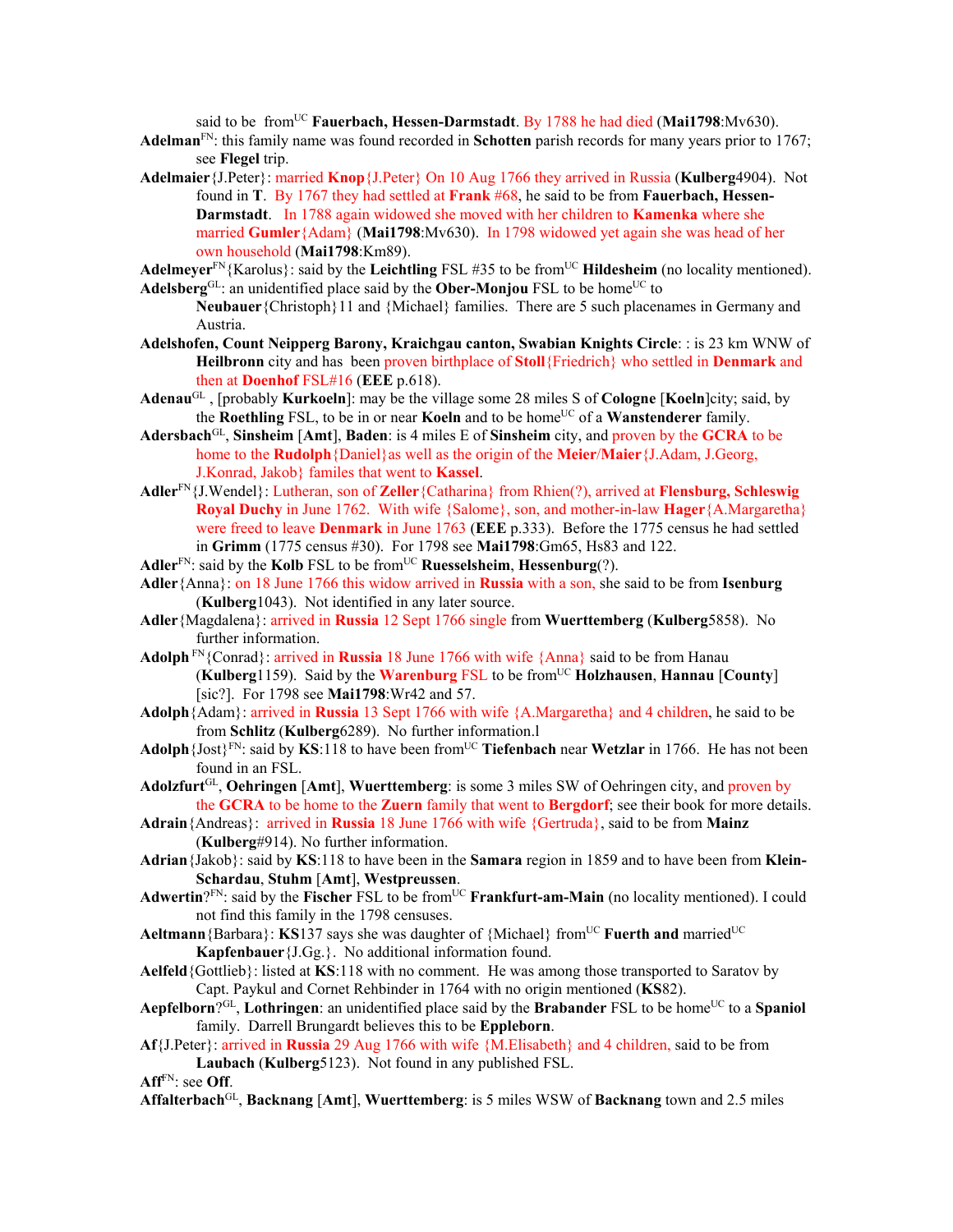ESE of **Marbach-am-Neckar**, and proved by the **GCRA** to be home to the **Burr** family and a **Faber** woman (a **Burr** widow) who went to **Bergdorf**.

- **Affellerbach, [Breuberg Condo]:** is 9 km SW of **Hoechst-in-Odenwald** and was said to be home<sup>UC</sup> to **Seeger**{Agatha} who married **Romig**{J.Christoph} in **Buedingen** 22 May 1766 (**Mai&Marquardt**#660).
- **Affeln**GL**, Kelheim** [aka **Kurkoeln**]: said by the **Preuss** FSL to be home to **Geisterscheid** and **Greder**? families. This probably is the place some 53 miles SSE of **Cologne** [**Koeln**] city.
- **Affolterbach, Lindenfels, Kurpfalz**: is 12 km SW of **Erbach** city and apparently very near the border of **Erbach County**.
- Afner<sup>FN</sup>: said by the **Shcherbakovka** FSL to be from<sup>UC</sup> **Echterdingen**. I could not find any member of this family in **Mai1798**.
- **Aft**{Kulman}: arrived in **Russia** with wife {Heresia} 8 Aug 1766, he said to be from **Schwaben**  (**Kulbereg**3075). No further information.

**After**{Christian}: arrived in **Russia** with wife {Eva}, he said to be from **Sachsen**. No further information.

- Aganberg<sup>?FN</sup>: said by the **Shcherbakovka** FSL to be from<sup>UC</sup> Lauterbach, with **Frankfurt** orphans in the household. I could not find any **Aganberg** in **Mai1798**.
- **Agner**{J.Christian}: married **Liedicke**{M.Elisabeth} in **Rosslau** 3 April 1766 (**Mai&Marquardt**#885. **KS**118& 143 have **Liedicke**{M.Elisabet/M.Elis.} and the wrong year: 1765. No further information found.
- **Ahe**FN: this family name was found recorded in **Schlitz** marriage records 1762-1767; see **Flegel** trip.
- **Ahl** FN: first settled in **Neudorf**; some much later moved to **Bergdorf**. Also spelled **Aal** and **All**. Listed by both the 1816 **Neudorf** census (#110) and **KS**:207 with no origin. Origin was proven by **GCRA** using **FHL**(721,671) in **Buetten**, near **Mackweiler**, **Zabern** [**Kreis**], **Elsass**. They first settled in **Hilsbach**, **Sudpruessen** in 1803 on their way to Russia. See the **GCRA** book for much more, especially regarding their stay in **South Prussia**.
- **Ahlberg**{Joh.}: **KS**:118 says he, his wife and three children left<sup>UC</sup> **Anhalt-Dessau** [**Principality**] for<sup>UC</sup> **Samara**. There is some chance this might be **Alberg**, see below.
- **Ahlborg**(Johann): said by the Recruiter Beauregard list to have come from<sup>UC</sup> **Malberg** (Lk29). He was **Alburg** in 1767 (**T**2303-2305). In 1798 they were in **Basel** with no earlier colony indicated ; so they may have been among **Basel** first settlers.

**Ahlbrecht**{J.Adam}: see **Albrecht**{J.Adam}.

- **Ahlerborn**FN: see **Allerborn**.
- **Ahm**{Johann}: this son of {Caspar} of UC **Frauenaurach** married **Andresz** {Margaretha} in **Wohrd** 30 April 1766 (**Mai&Marquardt**#789). **KS**:118 said **Frauenaurach** was near **Erlangen**. Not found in any later source.
- **Ahm**{Valentin}: married **Kimmel**{Barbara} 16 Apr 1766 in **Buedingen** and was said to be a **Wuerzburg**er (**Mai&Marquardt**#541). Not found in any later source.

- **Ahnebylund**: an unidentified place where **Stoll**{Friedrich}'s wife **Schumacher**{M.Eva} and her mother died in 1763 (**EEE** p.618). There were **Gross** and **Klein Adelbylund** at the SE edge of **Flensburg**.
- **Ahun**FN{Hermann & A.Margareta}: **T**19-20 records their transport from **Oranienbaum** to **Saratov**. I could not find them in any published FSL or in **Mai1798**.

**Aich**GL: see **Esch**.

- **Aichele/Aickele**FN: **Curt Renz** has found the church records for this **Hoffnungstal, Bessarabia**, family in **Neuffen, Nurtlingen Oberamt, Wuerttemberg**.
- **Aichhalden**GL**, Calw** [**Amt**], **Wuerttemberg**: is some 11 miles SW of **Calw** city, and said by the 1816 **Glueckstal** census to be a possible home<sup>UC</sup> to the **Schaible** family. See the **GCRA** book for more detail.
- **Aichstaett**: an inidentified place said to be home<sup>UC</sup> to **Hausner** {J.Thomas} who married **Vogel** {M.Anna} 25 Feb 1767 in **Woehrd** (**Mai&Marquardt**#830).

**Aichster**{Friedrich}: he is said to have married a **Beck** woman in 1790 in **Neu-Saratowka** (**KS**:118) **Aickele**FN: see **Aichele**.

**Aidlingen**GL, **Boeblingen** [**Amt**], **Wuerttemberg**: is 5 miles W of **Boeblingen** city. Proved by the

Ahndeich<sup>GL</sup>: see Undeit.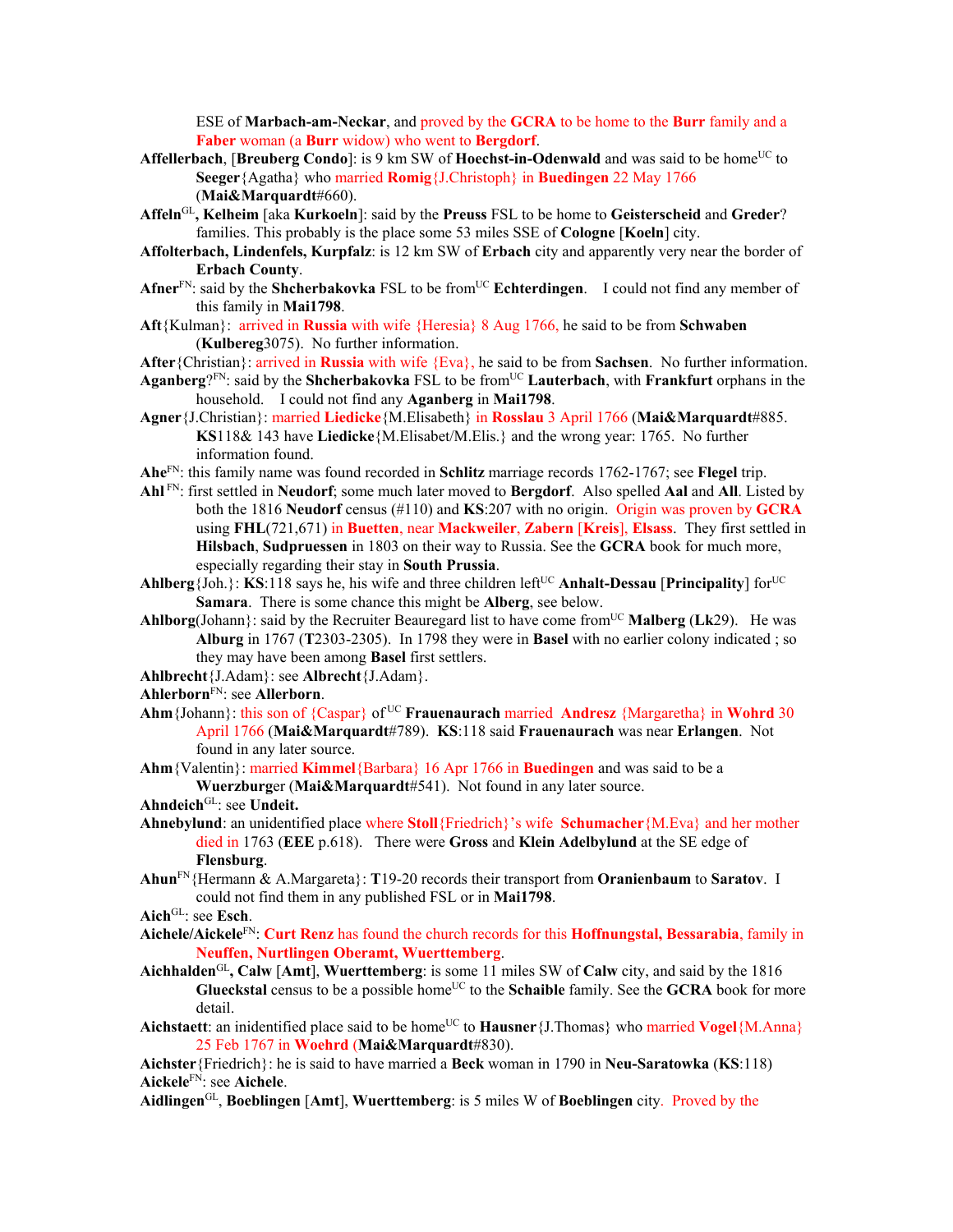**GCRAS** as origin to the **Doeffinger** family that went to **Bergdorf**. Said by the 1816 **Glueckstal** census (#69) to be home<sup>UC</sup> to the **Walz**{Jakob} family. Said mistakenly by both the 1816 **Neudorf** census (#20) and **KS**:475 to have been home<sup>UC</sup> to the **Walz**{Daniel}family that settled in **Neudorf**. Also mistakenly said by the 1816 **Neudorf** census (#60) to have been home<sup>UC</sup> to the **Walz**{Johannes, Jakob} family.

**Aipersbach**FN: see **Aiperschbach**.

- **Aiperschbach**FN: said by the **Bergdorf** 1858 census (**KS**:.667, 206) to have been from **Grossingersheim**, **Ludwigsburg** [**Amt**], **Wuerttemberg**. This origin was verified by **TAS** in the **FHL**(1,184,930). See the **GCRA** book for more details. The family name was also spelled **Aipersbach** and **Aipperspach**.
- **Aippersbach/Aipperspach**FN: **Curt Renz** has found the church records for this **Hoffnungstal, Bessarabia**, family in **Grossingersheim, Besigheim Oberamt, Wuerttemberg**. Stumpp, p.523, says they arrived in Russia in 1804.
- **Aipperspach**FN: see **Aiperschbach** and **Aippersbach**.
- Aisch<sup>GL</sup>: see **Esch**.
- **Aistaig**GL**, Sulz Oberamt, Wuerttemberg**: is 4 miles SW of **Sulz-am-Necker** and was home to a **Staub** family that settled in **Gueldendorf, Odessa**.
- Aitrich<sup>FN</sup>: said by the **Paulskaya** FSL to be from<sup>UC</sup> **Oberroh**. I could not find this family in the 1798 Volga censuses.
- aka: "also known as".
- **Aken**, **Anhalt-Koethen** [**Principality**]: is 11 km NNE of **Koethen** city, and was said by the **Warenburg** FSL to be home<sup>UC</sup> to a **Rannefeld** family.
- Akhtshteter/Hochstetter?<sup>FN</sup>: said by the Volmer FSL to be from<sup>UC</sup> Gardheim/Hardheim(?), **Wuerzburg.** Later spelled **Hochstaedter** and **Hoechstadter.**
- **Akkermann**FN: see **Ackermann**.
- Aks/Ochs?<sup>FN</sup>: said by the **Volmer** FSL to be from<sup>UC</sup> Selz, Kurpfalz. Later spelled Hacks.
- Alave<sup>GL</sup>, Italien: an unidentified locality said by the **Kamenka** FSL to be in Italy and to be home<sup>UC</sup> to a **Goette**/**Gette** family.
- Albach: said by the **Neidermonjou** FSL #205 to be from<sup>UC</sup> [Hessen-]Darmstadt and said in 1768 to have gone on to **Paulskaya** For 1798 see **Mai1798**: Pl22.
- **Albach**FN{Heinrich/J.Heinrich}: arrived in **Russia** 12 Sept 1766 single, said to be from **Leusel**  (**Kulberg**4647). By 23 July 1767, alone he had settled at **Paulskaya** FSL #88, said to be fromUC **Leusel**.
- **Albach**FN{J.Peter}: arrived in **Russia** 12 Sept 1766 with wife {Catharina} and an infant son, the said to be from **Leusel** (**Kulberg**4646). Said by the **Paulskaya** FSL #69 to be from<sup>UC</sup> Leusel.
- **Albach**{J.Georg Peter}FN: left **Vadenrod**, **Alsfeld** in 1766 (**KS**:118).
- **Albach**{J.Heinrich}FN: left **Hopfgarten**, **Alsfeld** (**KS**:118).
- **Albach**FN: also see **Allbach**.

in 1798 (**Mai1798**:Bx8)

- **Albek**<sup>GL</sup>, **Daenmark**: an unidentified place said by the Dobrinka FSL to be home<sup>UC</sup> to a Philippsen family.
- **Albenhausen, Riedesel Barony**: an unidentified place said to be home<sup>UC</sup> to **Gillen**{Johannes} who married **Gricker**{Catharina E.} 9 April 1766 in **Friedberg** (**Mai&Marquardt**#308).
- **Alberg/Albert**{David/J.David}: This family is recorded in archival materials as having sold their home in **Anhalt-Dessau** and as having left for Russia (**Mai&Marquardt**#1046). He was a god parent at the 22 May 1766 **Luebeck** baptism of the son of **Scheel**{J.Heinrich & Sophia} (**Mai&Marquardt**#1310). On 4 July 1766 {David} & wife {Leopoltina} (no children listed) arrived in **Russia**, he said to be from<sup>UC</sup> **Dessau** (**Kulberg**1416 & **KS**118). Later in 1766 in **Oranienbaum** with wife {Leopoltina} and son {J.Christian} age 9, **Albert**{J.David} took transport for the **Volga** (**T**5627-5629). By 7 June 1767 he with wife {Louisa} and one son {Johann} age 10, along with one **Knoll** stepson age 1 had settled at **Orlovskaya** FSL #58 and #58a, {David} said to be fromUC **Dassau**. In 1795 the widow {Louisa} nee **Lindtner** married and went to **Boaro (Mai1798**:Mv2187**)**, where she still is with her new husband **Herrfort**{Christian}
- **Albers**{Dorothea E.}: married **Gill**{Nikolaus} 4 August 1766 in **Luebeck** (**Mai&Marquardt**#202 and KS130). They may have settled in **Schaffhausen** which has so far no printed FSL. However the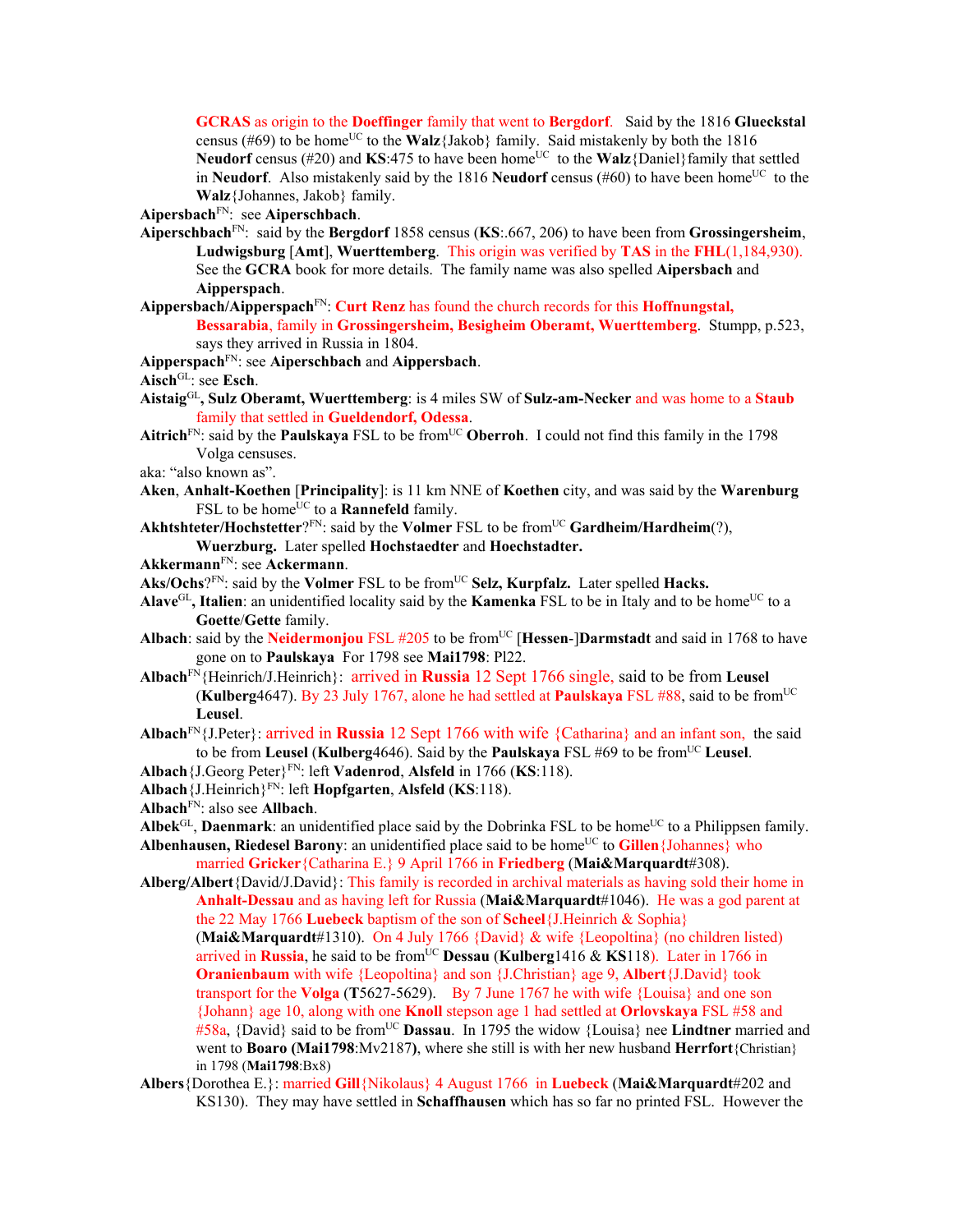household head in **Mai1798**, **Bettinger** household #17, is the widowed **Gille**{Nikolaus} age 68, from **Schaffhausen**.

- **Albersbach, [Kurpfalz**?]: said by the **Stephan** FSL to be home<sup>UC</sup> to a **Guenter**{Bartholomaeus} family. There were at least 4 Alersbachs in the German-speaking lands. Kuhlberg said this was in **Darmstadt**, but I could not find one in lands that were then **Hessen-Darmstadt Landgraviate**. My guess is that the most likely one is 25 km NE of **Mannheim** city centre and was then in **Kurpfalz**.
- Albert<sup>FN</sup>: said by the **Belowescher Kolonien** FSL to be from<sup>UC</sup> Mainz (no locality mentioned).
- **Albert**{K.Justina frau **Hahn**}: she is listed in the 1798 census as the daughter-in-law of **Zahn**{Andreas} having come from **Hockenberg** and being the widow of **Hahn**{Tileman} who had lived in **Hockenberg** (Mai1798:Ur19). Not found in any FSL both her parents and her 1<sup>st</sup> husband's parents may have been among the **Hockenberg** first settlers.
- **Albert**{Elisabeth nee **Berg**}: in 1798 she was in **Kind**, the widow of some unknown **Albert** man; they should have been in some FSL but have not be found; the 1798 entry mentions no earlier colony (**Mai1798**:Kd18), so they may well have been among the **Kind** first settlers.
- **Albert**{J.Georg}FN: said by the **Walter** FSL (wt30) to be fromUC **Golzhiem**, **Hessen-Nassau County**. The **Buedingen** ML says this man married in 1766 a **Seilser** woman; **KS**:118, naming no source, said he was fromUC **Wertheim** near **Hoehfeld**, **Hessen** (**Mai&Marquardt**#408).
- **Albert**{M.Elisabeth}: this young girl was in the 1798 **Zug** census (Zg38) with her **Louis** husband; no hint was given as to from whence either one came; so she could be the last surviving member of a **Zug** first settler family.
- **Albert**{Johann}: arrived in **Russia** 12 Sept 1766 with wife {Margaretha} and a daughter, he said to be from **Wuerzburg** (**Kulberg**4722). No further information.
- **Albert**{Johannes/Peter}: **Bill Pickelhaupt**, using **LDS film 1195091**, proved that he in 27 May 1766 married a **Pickelhaupt** widow (nee **Burger**){E.Catharina} in **Gronau**, [**Kurmainz** now **Hessen**]. On 12 Sept. 1766 he, with wife {Elisabeth}and her two children arrived in **Russia**, he said to be fromUC **Erbach** [**County**] (**Kulberg**5477). In August 1767 he is listed in Recruiter Beauregard's list of settlers in temporary quarters as **Albert**{Johannes} age 23 said to have come from<sup>UC</sup> **Kron**? while his wife's two **Pickelhaupt** children are mistakenly listed as **Burger** step-kids in that household (**Lk**112 & 112a). In **Mai1798**:Kd18 his wife is listed as a widow.
- **Albert**{Margarete}FN: fromUC **Wertheim** [**County**] married **Poehlen**{Georg}14 April 1766 in **Buedingen** (**Mai&Marquardt**#533 and **KS**:118 & 148. I did not find them in any later source.
- **Albert**{Peter}: arrived in **Russia** 12 Sept 1766 single from **Frankreich** (**Kulberg**4484). No further information.
- **Albert**{Philipp}: arrived in **Russia** 8 Aug 1766 single from **Wertheim** living in the housholed of his **Biel**  brother-in-law {J.Georg} (**Kulberg**4135 p.271). Not found in any later source.
- **Albert**FN: also see **Alberg** and **Albrecht**.
- **Albertin**{Johann}: arrived in **Russia** 12 Sept 1766 with wife {Anna}, said to be from **Boehmen**  (**Kulberg**4630). No further information.
- Albig<sup>GL</sup>, Kurpfalz: is 17 miles SW of Mainz city, and said by the Kukkus FSL to be home<sup>UC</sup> to Boos and **Gaul** families.
- **Alborg**GL**, Denmark**: is a city some 138 miles NW of **Kopenhagen**.
- **Albrand**FN: see **Albrecht**.
- **Albrecht**FN{Adam}: said by the **Anton** FSL to be fromUC **Heidelberg Oberamt, Kurpfalz**. Volz indicated Hessen origins for this family. **Gerhard Lang** proved he was brother to the next entry. For 1798 see **Mai1798**:An61 and 60 where the maiden name of frau Albrecht is given as **Dor**?. This may be the Lutheran **Ahlbrecht**{J.Adam} and wife who were in Kolonie J8 "Friderichshaab", Amt Coldinghuus, **Danemark** in 1761 and who left there in 1763; for more detail see **EEE**:333.
- **Albrecht**{A.Barbara}: born 1741 in **Heiligkreutz** in the **Odenwald**, she married **Engelhardt**FN{Christian} in **Fredericia**, **Denmark** (now **Schleswig-Holstein**). She is listed in **Anton** FSL (#11). For 1798 see (**Mai1798**:An56 and 62).
- **Albrecht**{A.Katharina}: **Gerhard Lang** proved her origin in **Siedelsbrunn**, and then her marriage to **Gutherich**{J.Christian} in **Wald-Michelbach** 9 January 1759. In the **Anton** FSL (#12) her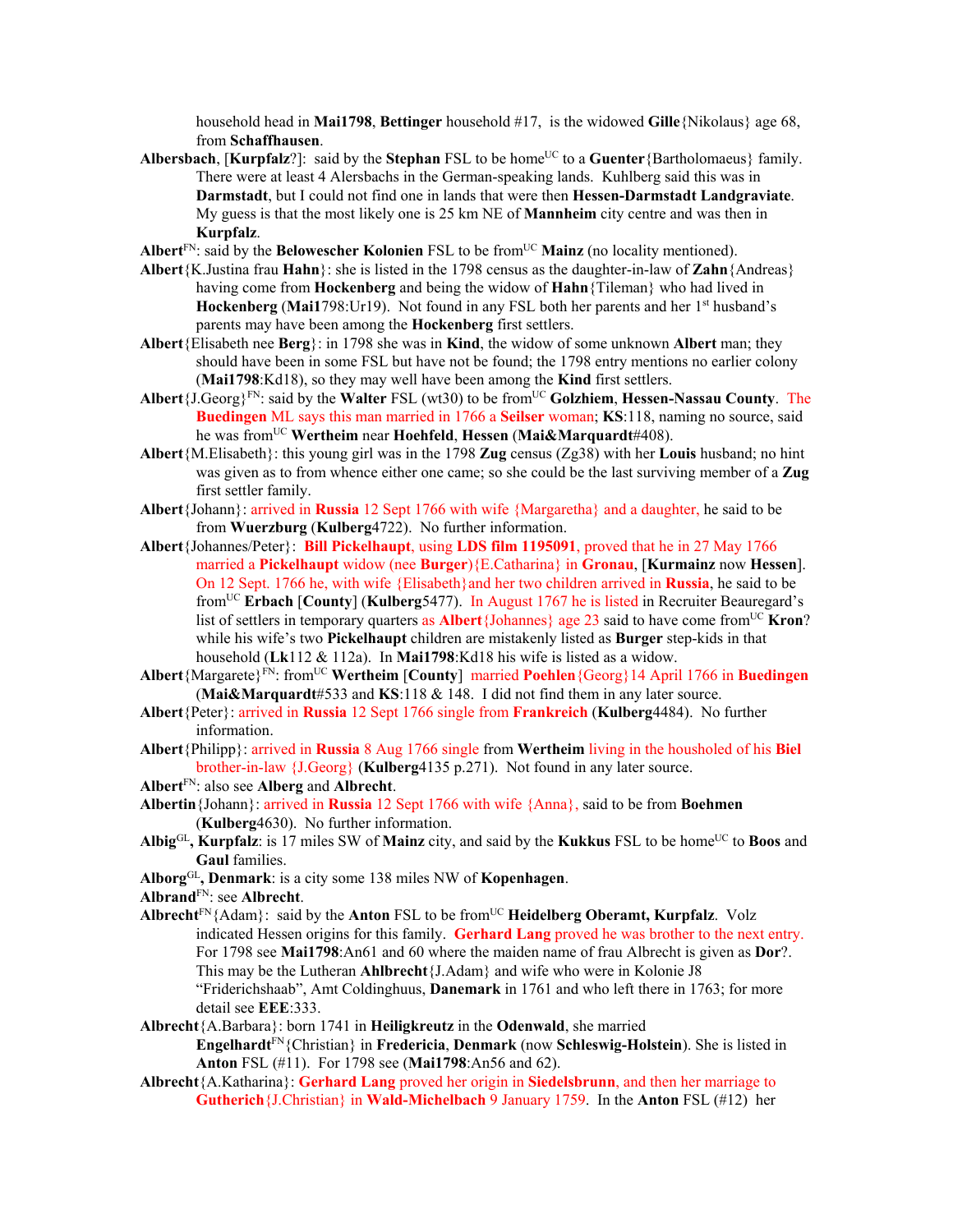husband was said to be a widower.

**Albrecht** FN: said by the **Bauer** FSL to be the maiden name of frau **Fertig** (**Mai1798**:Br13).

- **Albrecht**FN: listed as an orphan in the **Dehler** household in the **Caesarsfeld** FSL. Said by Kuhlman to be from **Dessau** (no locality given).
- **Albrecht** $\{J.Georg\}^{FN}$ : said by the **Dobrinka** FSL (db66) to be from<sup>UC</sup> **Efet**(?), **Franken**. **KS**:118 and the **Buedingen** ML says this man married in 1766 a **Wagner** woman; and was from<sup>UC</sup> **Werda**, **Truembach** (**Mai&Marquardt**#626).
- **Albrecht**<sup>FN</sup>: said by the **Galka** FSL to be from<sup>UC</sup> **Friedrichsheim**.
- **Albrecht**FN: said by the 1816 **Glueckstal** census (**KS**:670, 673, 207) to be from **Endersbach**, **Waiblingen** [**Amt**], **Wuerttemberg**. Using **FHL**(1,056,991), the **GCRA** verified this origin, and found that they were in **Marbach**, **Wuerttemberg** prior to coming to Russia. See the **GCRA** book for more detail.
- **Albrecht**FN: said by **KS**:206 to have been from **Kirchheim-am-Neckar**, **Heilbronn** [**Amt**], **Wuerttemberg**. The **GCRA** verified that origin and proved they were in **Glueckstal**.
- **Albrecht/Albrand**FN{Andreas}: arrived in **Russia** 29 Aug 1766 with wife {Eva Katharina} and 3 chidren said to be from **Darmstadt** (**Kulberg**5191). Said by the **Grimm** FSL #44 to be from<sup>UC</sup> **Darmstadt** (no locality mentioned). Also spelled **Albrand**.
- **Albrecht**FN: said by the **Katharinenstadt** FSL to be fromUC **Tionam**(?), **Frankreich**.
- Albrecht<sup>FN</sup>: said (no locality mentioned) by the **Kukkus** FSL to be from<sup>UC</sup> **Hessen**.
- **Albrecht/Albert**?FN{Carl/H.Karl?}: arrived in **Russia** 14 Sept 1766 with wife {Anna}, he said to be from **Isenburg (Kulberg6461).** Said by the **Norka** FSL  $#196$  to be from<sup>UC</sup> **Isenburg** (no locality mentioned). In 1798 may have been spelled **Albert** (**Mai1798**:Nr57?, 77?, 104.
- **Albrecht/Albert**{Martin/J.Martin}FN: arrived in **Russia** 10 Aug 1766 single said to be from **Isenberg**  (**Kulberg**4847). Said by **KS**:118 and the **Norka** FSL #30 to be fromUC **Pferdsbach**, **Isenburg**[- **Buedingen County**]. The maiden name of the wife was given as **Urlich** in 1798 (Nr194). For Albrecht in 1798 also see **Mai1798**:Bz89 and Wt85. Also spelled **Albert** in 1792 (**Mai1798**:Mv1966) and perhaps in 1798 (Nr77?, 104?).
- Albrecht<sup>FN</sup>: said by the **Orlovskaya** FSL to be from<sup>UC</sup> Bretthausen.
- **Albrecht**<sup>FN</sup>{Emmanuel Friedrich}: said by the **Orlovskaya** FSL #43 to be age 46 and to be from<sup>UC</sup> **Dessau** (no locality mentioned).
- Albrecht {Christian}<sup>FN</sup>: he went to<sup>UC</sup> **Samara from Brandhorst**, **Anhalt-Dessau Principality** via **Oranienbaum**, **Anhalt-Dessau Principality** (**Waeschke** and **Lippert** in **Mai&Marquardt**#1048 and **KS**:118) .
- **Albrecht**{Christian}: arrived in **Russia** 10 Aug 1766 with wife {Anna} and 2 children, he said to be from **Ramenborn**(?). Unless this is the man in the preceding entry not found in any other record.
- **Albrecht**{Heinrich}FN: **KS**:118 said he left **Schulwiese** bei **Dragheimersweide**, **Stuhm district** for **Samara District**.in 1859.
- **Albrecht**{Johann}FN: said to have left **Dessau** city for **Samara District** (**Waeschke** and **Lippert** in **Mai&Marquardt**#1048 and **KS**:118).
- **Albrecht**{ J.Heinrich }FN: **KS**:118 said he left **Oberkerbswalde** bei **Ellerwald** in 1859 for **Samara District**.
- **Albrecht**{E.Margretha}: married **Faure**{Jean} in **Buedingen** 16 March 1766 (**Mai&Marquardt**#439 & **KS**127). Not found in any later source.
- **Albrecht**{Friedrich}: arrived in **Russia** 4 July 1766 with wife {Leopoltina} and 2 young children, he said to be from **Dessau** (**Kulberg**1594). Not otherwise identified.
- **Albrecht**{Johann}: arrived in **Russia** 4 July 1766 with wife {Margaretha}, he said to be from **Franken** (**Kulberg**1834). No further information.
- **Albrecht**{Johann}: arrived in **Russia** single 15 Sept 1766 (**Kulberg**6911). Not yet identified in **Russia**.
- **Albshausen**GL**, Darmstadt**: is some 11 miles WSW of **Giessen** city, and said by the **Dietel** FSL to be home<sup>UC</sup> to a **Ring** family.
- **Albshausen**GL, also see **Althausen**.
- **Albstadt**?  ${}^{GL}$ : an unidentified place said by the **Ober-Moniou** FSL to be home<sup>UC</sup> to a **Schuetz** family. Kuhlberg said this was in **Schwaben**. This may have been Albstadt 21 miles SW of **Reutlingen** in what was then **Stauffenberg Barony**.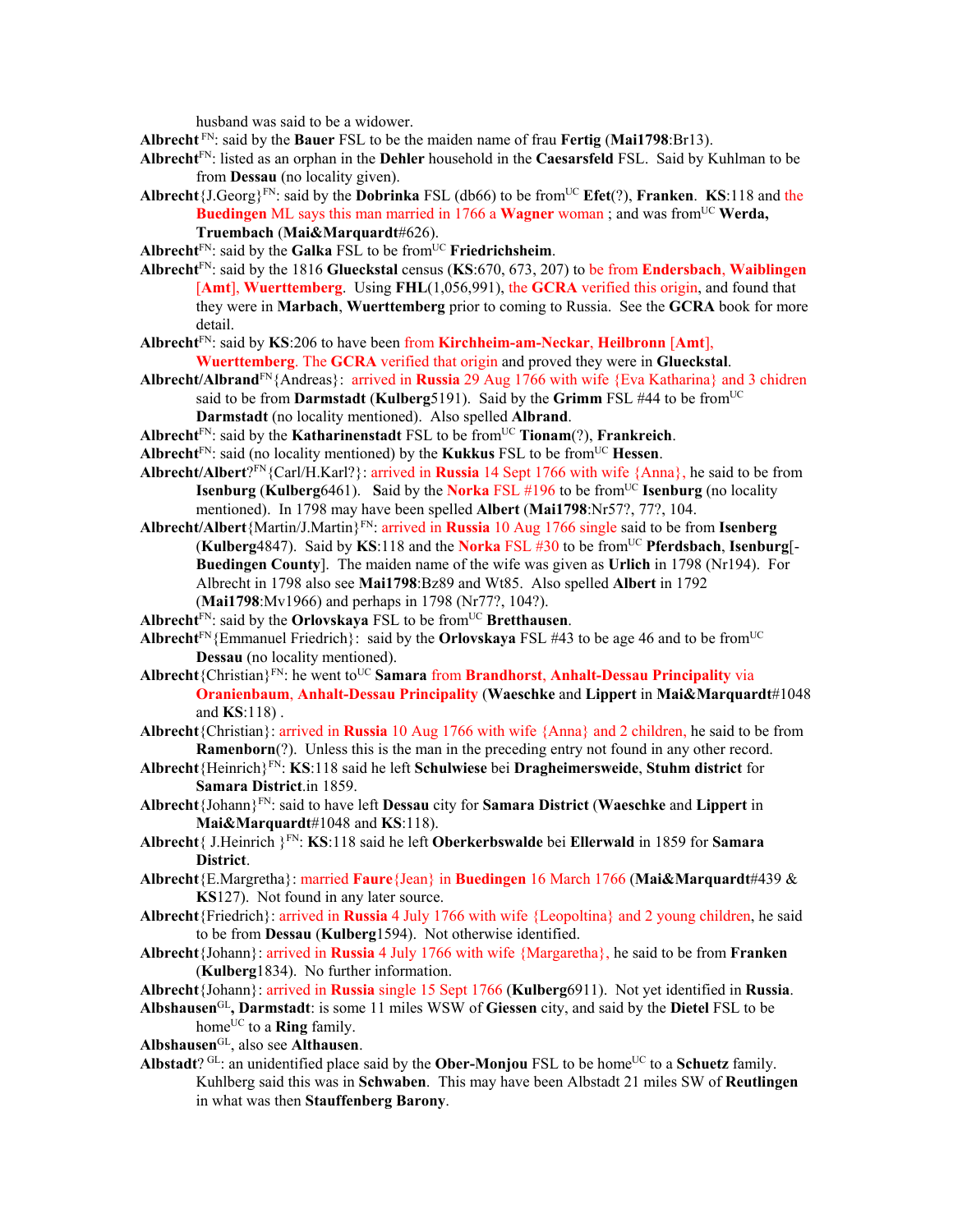Albungen?<sup>GL</sup>, Darmstadt: said by the Paulskaya FSL to be home<sup>UC</sup> to a Freund family. Albungen apparently is a mistranscription since the real Albungen was in **Hessen-Kassel** some 23 miles ESE of **Kassel** city. This may actually have been Alten Buseck which was in **Hessen-Darmstadt**.

**Alburg**(?)GL, **Oesterreich**: an unidentified place said by the **Dobrinka** FSL to be homeUC to a **Moninger** family.

**Alburg** FN: see **Ahlborg**.

**Alburtin** FN: see **Albutin**.

- **Albutin**?FN: said by the **Boaro** FSL to be fromUC **Wiseritz**(?), **Boehmen**. I could not find this family in the 1798 Volga censuses. This may be Alburtin, see **Trans**#4882.
- **Aldenburg**? $G<sup>L</sup>$ : an unidentified place said by the **Schwab** FSL to be home<sup>UC</sup> to the **Engwald** family. There is one tiny Aldenburg in northern Germany and were many Altenburgs and Oldenburgs throughout the Germanies of that day.

**Aldingen**GL, **Spaichingen Oberamt**, **Wuerttemberg**: is some 2 miles NW of **Spaichingen, Baden-Wueerttemberg**, and was home to a **Reinhardt** family that settled in **Hoffnungstal**.

- **Aldinger**FN: said by the **Bergdorf** 1816 census (**KS**:660, 207) to have been from **Fellbach**, **Waiblingen**  [**Amt**], **Wuerttemberg**. This origin was verified by the **GCRA** using **FHL**(1,055,978). See their book for more detail.
- **Aldinger**FN: said by the 1816 **Glueckstal** census (**KS**:670, 207) to be from **Fellbach**, **Waiblingen** [**Amt**], **Wuerttemberg**. The **GCRA** proved that **this family did not come to Glueckstal**, but using **FHL**(1,055,978), they did verify the family's origin.

**Aldinger**FN: **Curt Renz** has found the church records for this **Hoffnungstal, Bessarabia**, family in **Fellbach, Cannstatt Oberamt, Wuerttemberg**.

- **Alencon**, **Frankreich**: is 116 miles WSW of **Paris** city centre, and said by the **Franzosen** FSL to be home<sup>UC</sup> to a **Lebloine**{Bonawentura} family.
- Alenkrinhausen?<sup>GL</sup>: an unidentified place said by the **Boregard** FSL to be home<sup>UC</sup> to a Lulea? family. There is an **Alkertshausen** some 16 miles NW of **Crailsheim** city, and an **Alleringhausen** some 4 miles W of **Korbach** city.

**Alertshausen** an der **Rabenau**: said by the **Buedingen** ML to be home<sup>UC</sup> to **Reiffen**{Johannes} who married on 17 April 1766 (**Mai&Marquardt**#552). **KS**150 says this was near **Geissen**.

**Aleshniki**VV: is a Russian name for **Dietel**VV.

- **Alex**{J.Michel}: Danish records say he was living in the **Frick/Freuck**{Hans Georg} household and was step-father to same (**EEE** p.409).
- **Alexander**FN: listed in the **Bergdorf** 1816 census (**KS**:658) without origin. Their origin in **Ingolsheim**, **Sulz** [**Amt**], **Elsass** was proven by the **GCRA** using **FHL**(721,154). See the **GCRA** book for more details.
- **Alexander**{Valentin} FN: listed by the 1858 **Kassel** census (#254) without origin. The **GCRA** says he was born in **Bergdorf** and using **FHL**#721,154 proved the family origins in **Ingolsheim**, **Sulz** [**Amt**], **Elsass**. See the **GCRA** book for more.

**Alexeeva**FN: in 1798 given as the maiden name of Frau **Anastas** (**Mai1798**:Hn12).

**Albretter**{Jacob}: arrived in **Russia** 18 June 1766 with wife {Anna}, he said to be from **Trier**  (**Kulberg**921). No further information.

**Alforst**FN: see **Alstfoerst**.

- **Algesheim**GL**, Kurmainz**: now called Gau Algesheim, **Rhineland-Palatinate**, some 12 miles WSW of the city of **Mainz**. Said by the **Louis** FSL to be homeUC to a **Lang** family. Said by the **Preuss** FSL to be home to **Getter/Hetter**? and **Rikert**? families.
- **Alhausen**FN: this family name was found recorded in **Kroppach** marriage records 1762-1767; see **Flegel** trip.

**Alkertshausen**GL: see **Alenkrinhausen**.

**Allkofer**FN{Joseph}: on 20 May 1766 with wife {Maria} he arrived in **Russia** (**Kulberg**268). Not found in **T**. He was said to have gone next to **Saratov** itself (**Kulberg**268). By 14 May 1767 had settled h is family at **Leichtling** FSL#33. **Pleve**{Igor} has published two translations of this FSL: the first in The German Colonies on the Volga 2001 had **Alkofer**{Joseph} Catholic carpenter age 25 from **Wasser Truedingen, wife Fruekscheff**(?){Walturia} 30, step-daughter {Magdalena} 12; tghe 2<sup>nd</sup> in vol.3, p.58 of Einwanderung in das Wolgagebiet 2005 was the same except for **Allkofer**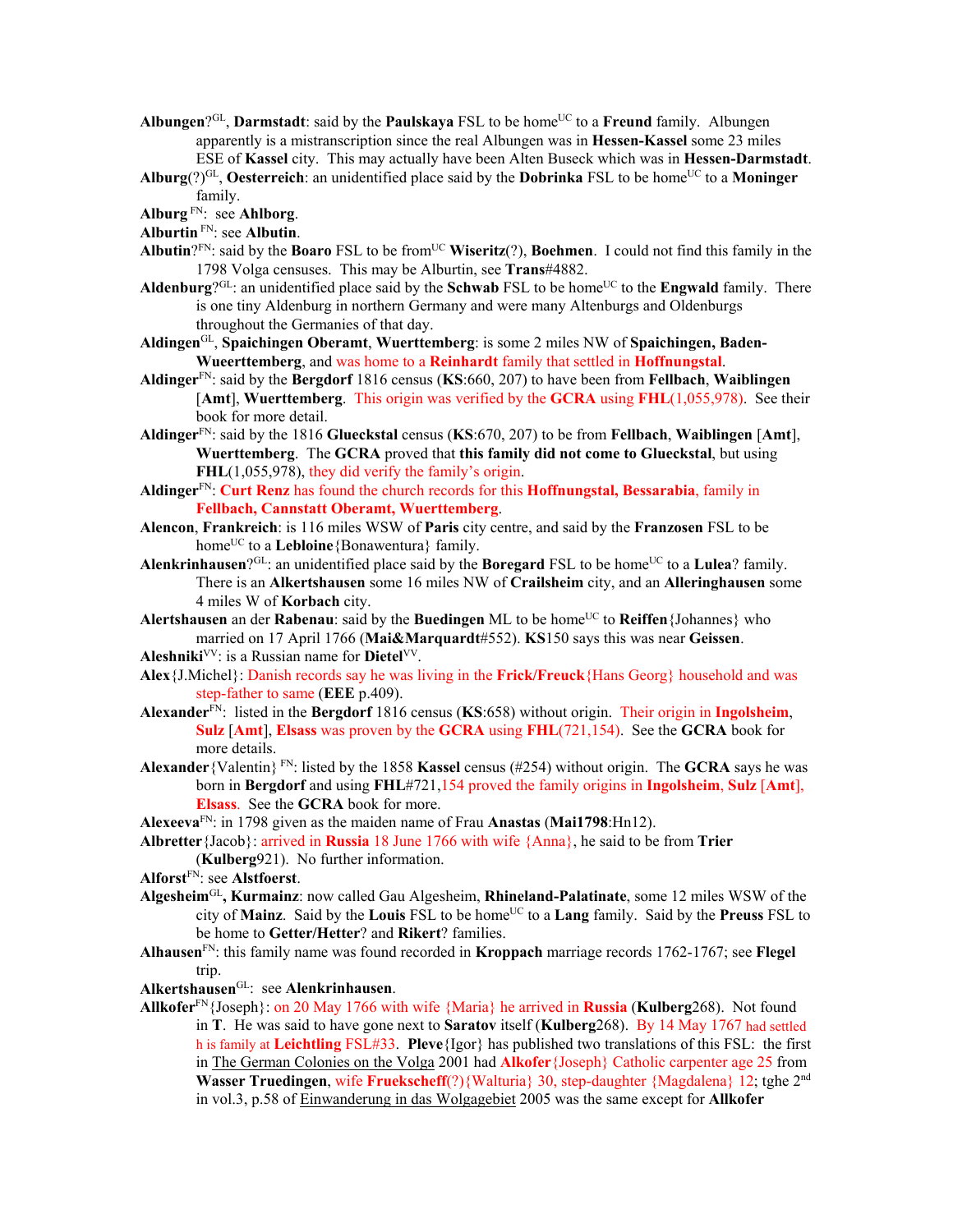fromUC **Wassertruedingen**, **Ansbach**, wife {Walpurgia}, and the step-daughter mistakenly called a daughter. In 1798 the only recorded survivor ot this family was a daughter living at **Goebel** #54, she having moved there in 1796 from **Leichtling** (**Mai1798**:Mv1552 and Gb54).

**Alkofer**{Berthold}: has been researching the deeper roots of his family in Moorish Spain, the name being basically Arabic. His excellent work can be found in detail at

https://sites.google.com/site/alkofername/.

**All**FN: see **Ahl**.

- **Allbach**{J.Heinrich}FN: **KS**:118 says he was from **Vadenrod**, **Alsfeld Amt**; no destination given.
- **Allbach**FN: also see **Albach**.
- **Allenbach**GL**,** [**Pfalz-**]**Zweibruecken** [**Duchy**]: is some 24 miles due E of **Trier** city; see **Allerbach**.
- Allendorf<sup>GL</sup>: an unidentified place said by the **Ober-Monjou** FSL to be home<sup>UC</sup> to a **Brehm** {Johannes} family. Said by the **Orlovskaya** FSL to be home<sup>UC</sup> to a **Goetz** family. There are at least 16 Allendorfs in the Germanies.
- **Allendorf**, **Nassau-Weilburg** [**Principality**]: is 5 km WNW of **Weilburg** city, and was said by the **Warenburg** FSL to be home<sup>UC</sup> to a Garz man. I could not find this man in Mai1798.
- **Allendorf**GL**,** [**Solms-**]**Braunfels** [**Principality**]: : is some 6 miles NW of **Braunfels** city, and said by the **Kukkus** FSL to be homeUC to **Gerlach**, **Johannes**, **Stahl** and **Volk** families. Said by a **Friedberg** ML to be home<sup>UC</sup> to a **Steckenmeister** woman who in 1766 married a **Becker** man; by 1767 the couple was in **Kukkus** (**Mai&Marquardt**#344).
- **Allendorf**GL**, Graefenstein** area: same as **Allendorf, Solms-Braunfels**.
- Allendorf<sup>GL</sup>, **Kurmainz**: an unidentified place said by the **Keller** FSL to be home<sup>UC</sup> to a **Guntherom** family.
- **Allenhoff**{Just}: arrived in **Russia** 12 Sept 1766 with wife {Catharina} and 4 children, he said to be from **Hessen** (**Kulberg**4552**).** No further information.
- **Allerbach**GL**,** [**Pfalz-**]**Zweibruecken** [**Duchy**]at **Birkenfeld**: surely is a misprint for **Allenbach** which is some 9 miles N of **Birkenfeld**. Said by the Kromm version of the **Jagodnaja Poljana** FSL to be home<sup>UC</sup> to a **Piek** man who came here later than the first settlers (p.35). Scheuerman spelled the name **Peik**.
- **Allerborn**FN{Christian}: arrived in **Russia** 15 Sept 1766 with wife {Catharina} and 4 children, he said to be from **Lothringen** (**Kulberg**6780). Said by the **Hoelzel** FSL #21 to be fromUC **Langdorf**?, **Lothringen**. Spelled **Ahlerborn** in 1798 (**Mai1798**:Hz5, 8, 13). **Darrell Brungardt** found that **Langdorf** was a mistransliteration of **Launsdorf** which is 5 miles W of **Merzig**, Saarland, Germany, and is now called **Launstroff**, **Lorraine**, **France**.
- Allerheiligen<sup>GL</sup>, Darmstadt: an unidentified place said by the Lauwe FSL to be home<sup>UC</sup> to Bitter families.
- **Alleringhausen**?GL: see **Alenkrinhausen**.
- **Alles**FN{Johannes}: with wife {Margaretha} and 2 daughters arrived in **Russia** 22 July 1766, he said to be from **Mainz** (**Kulberg**2356). By 22 July 1766 {Johann, wife {Anna} and daughter {Magdalena} had settled at **Pfeiffer** FSL #27, he said to be from<sup>UC</sup> Orb.
- **Alles**{Anna}: this widow with daughter {Margaretha} arrived in **Russia** 23 July 1766 said to be from (**Mainz**). Not identified in any other source.
- **Allfeld**, [**Kurpfalz**]: is 2 km SSW of **Billigheim** and was where **Paul**{PeterAnton} and **Awerbach/Aurbach{A.Kateharina}** had been babtised, married and raised their children prior to going to **Russia –** per Corina **Hirt**.
- **Allgeier**FN: arrived in South Russia in 1819, later settled in **Gueldendorf, Odessa**; family records found by **Curt Renz** in **Mittelstadt, Urach Oberamt, Wuerttemberg**. Stumpp, p.598, says an Allgeier family fromUC Rohrbach, **Sinsheim** parish, **Baden** left in 1819 and later settled in **Gueldendorf**. Rohrbach is some 57 miles NNW of **Mittelstadt, Bad Urach**.
- **Allmenrod**GL**,** [**Riedesel Barony**]: is some 10 miles N of **Crainfeld**, and was home of the earliest known **Wacker** ancestor of the **Wacker** man who settled in **Frank**.
- **Almen**FN: see **Hohlmann.**
- Almerschlach<sup>GL</sup>, Wuerzburg: an unidentified place said by the **Katharinenstadt** FSL to be home<sup>UC</sup> to a **Mueller** family.
- **Almoshof**: is today **Allmoshof** a northern neighborhood of **Nuernberg** city and was said to be home<sup>UC</sup> to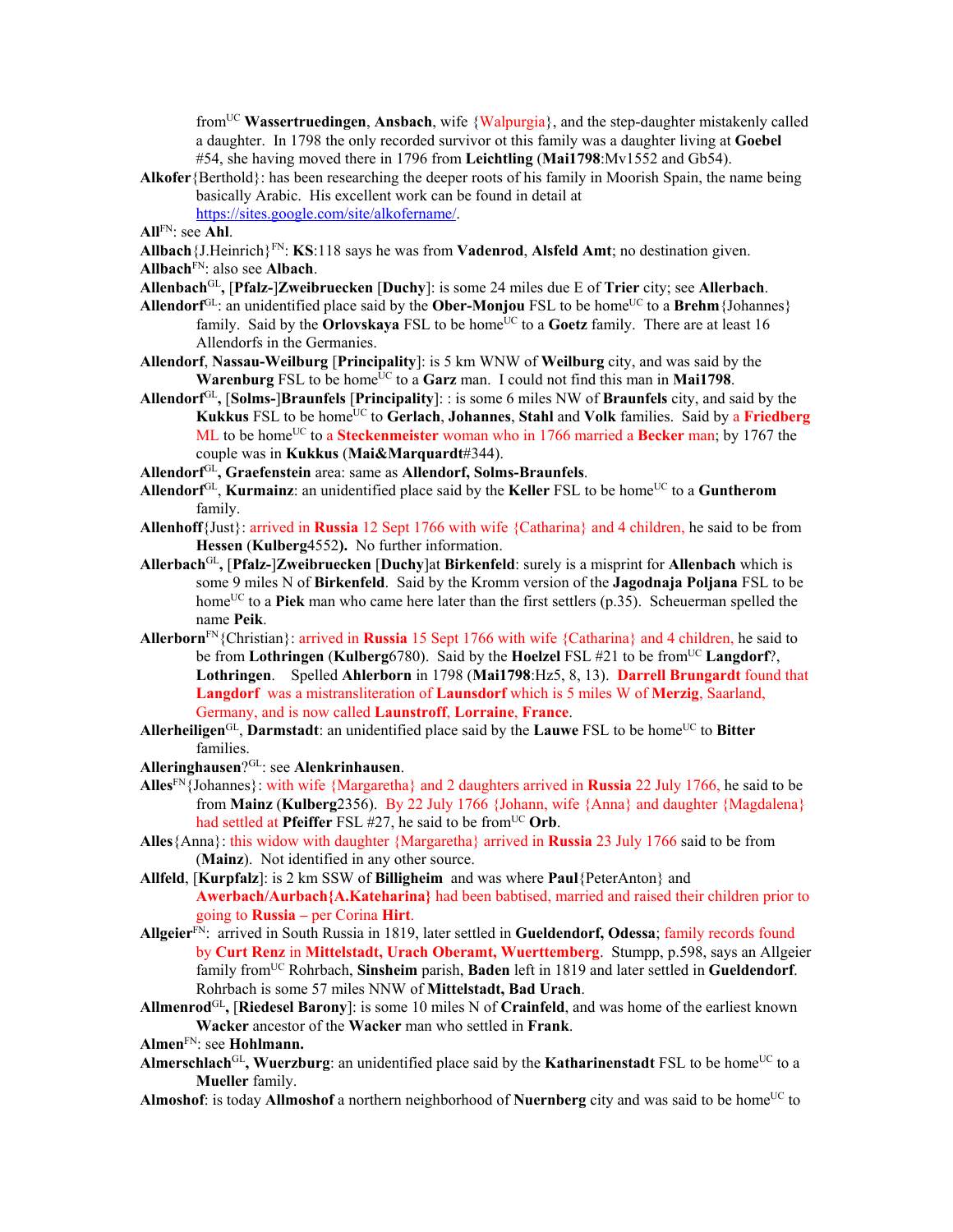the father of **Nuebler**{Christoph} who married **Schaub**{Clara Regina} in **Woehrd** 15 Apr 1766 (**Mai&Marquardt**#772).

- **Alns**(?){J.Georg}: arrived in **Russia** 4 July 1766 with wife {Elisabeth}, he said to be from **Darmstadt**. No further information.
- **Alpersbach**GL, **Freudenstadt** [**Amt**], **Wuerttemberg**: now Alpirsbach, 9 miles S of **Freudenstadt** city, and proven by **GCRA** to be home to the **Heinzelmann** family and to **Friedrich** aka frau **Roesler** who went to **Glueckstal**. See the **GCRA** book for more details.
- **Alsace** (aka **Elsass**) included most of the west side of the Rhine River; from 1679 to 1789, it was a quasiindependent state under nominal French control within the Kingdom of France, but with open frontiers to German states during much of that time. Said by the **Merkel** FSL to be home<sup>UC</sup> to a **Rohlmann** family. Said by the **Seewald** FSL to have been the home<sup>UC</sup> of a **Schmidt** family.
- **Alsbach**GL**, Hessen-Darmstadt**: is some 9 miles S of **Darmstadt** city, and said by the **Kolb** FSL to be home<sup>UC</sup> to a **Walter** family.
- Alsbach<sup>GL</sup>, Kurpfalz: : is some 7.5 miles NW of Koblenz city, and said by the Kukkus FSL to be home<sup>UC</sup> to **Kukkus** and **Reitz** families.
- **Alsenz**, **Meisenheim** [**Amt**], **Rheinpfalz**: is 6.5 miles E of **Meisenheim** town, and was named by one **Neudorf** source as home to the **Bakus**/**Gauch** family. The **GCRA** did not find the family in **Alsenz** records.
- Alsfeld<sup>GL</sup>: said by the Kraft FSL to be home<sup>UC</sup> to **Helwig**, Kraft, Ruhl and Schlothauer families. Said by the **Mueller** FSL to be homeUC to **Koch** and **Pfeifner** families. Said by the **Paulskaya** FSL to be homeUC to a **Schmat**? family. Said by Recruiter Beauregard's list to have been home to the **Blum**{Christoph} family (**Lk**31). Surely this is the same place as the next entry.
- **Alsfeld**GL**,** [**Hessen-**]**Darmstadt** [**Landgraviate**]: is some 28 miles NE of **Giessen** city, and said by the **Katharinenstadt** FSL to be home<sup>UC</sup> to **Brehm** and **Lotz** families. Said by the **Krasnoyar** FSL to be homeUC to **Bath**, **Hahn**, **Keller**, **Pabst**, **Rau**, **Schneider**, **Spies** and **Wahl** families. Said by the **Warenburg** FSL to be home<sup>UC</sup> to an **Oestereich** and perhaps to a **Schwengel** family. Same place as next entry.
- **Alsfeld**GL, **Hessen**[**-Darmstadt Langraviate**]: some 11 miles NNE of **Helpershain,** 23 miles NW of **Fulda**, and 28 miles NE of **Giessen**. In the 1760's it was part of **Hessen-Darmstadt**. Said by the **Katharinenstadt** FSL to be home<sup>UC</sup> to **Bast** and **Faust** families. Said by a **Friedberg** ML to be home<sup>UC</sup> to **Zipp**{A.Catharina} (Mai&Marquardt#1365). Also see Alsford.
- **Alsfold**GL, **Hessen**: an unidentified place used by the Stumpp version of the **Jagodnaja Polyjana** FSL in conjunction with a **Rausch** family and with the town of **Helpershain.** This probably was a misspelling of **Alsfeld, Hessen-Darmstadt**.
- **Alsheim**GL, **Kurpfalz,** is some 16.5 miles SSE of **Mainz** city and is said by the **Rothammel** FSL to be home<sup>UC</sup> to a **Manschau**? family.
- **Alsheim**[sic?], **Nassau-Usingen** [**Principality**][sic?]: Either the locality or the country or both, said by the **Straub** FSL to be home<sup>UC</sup> to a **Krotz** family were incorrect. As best I can tell there was no  $\overline{A}$ – **heim** of any stripe in **Nassau-Usingen** and there is an Alsheim 15 km E of **Alzey** city, then in **Kurpfalz**.
- **Alstadt**GL: there are at least 10 Alstadts in Germany, but **KS**:118 said the one near **Homburg** in the **Saar**  was home<sup>UC</sup> (no basis for this statement was given) to the **Kaemmer** woman who married the **Amkein** man in Buedingen. In 1765 that would have been Alstadt, **Pfalz-Zweibruecken Duchy**, 5 miles NW of **Zweibruecken** city, but that is a very long way from **Buedingen** where they were married. See the previous entry.

**Alstein**GL**, Pomerania**: an unidentified place said by the **Merkel** FSL to be homeUC to a **Specht** family.

- Alsterbach<sup>GL</sup>, Pfalz: an unidentified place said by the **Katharinenstadt** FSL to be home<sup>UC</sup> to a **Vogt** family.
- **Alstfoerst**FN: said by the **Katharinenstadt** FSL to be fromUC **Megen, Holland**. Later spelled **Alforst** (**Mai1798**:Mv1177).
- **Alt**FN{Jacob}: arrived in **Russia** single 8 Aug 1766, said to be from **Isenburg** (**Kulberg**3165). Said by the **Huck** FSL #62 to be from<sup>UC</sup> **Isenburg** (no locality mentioned).
- **Alt**{J.Heinrich}: said by the **Norka** FSL (nr125) to be fromUC **Schwarzenfels**, [**Hanau County**], **Hessen**[-**Kassel Landgraviate**]. The 1798 **Norka** census gives his wife's maiden name as **Vogel**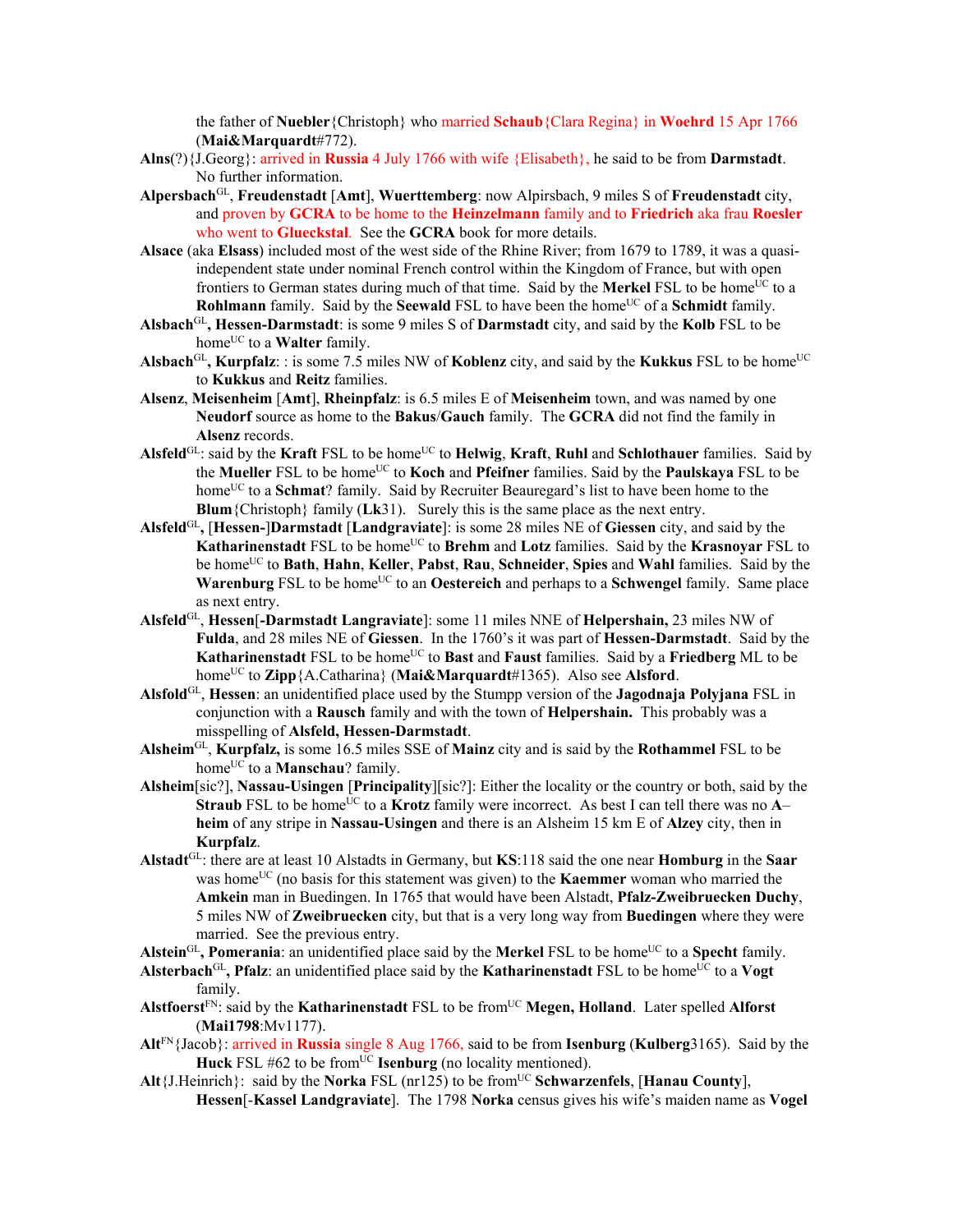(**Mai1798**:Nr54) also for 1798 see Nr38 and 53. The **Buedingen** ML says this man from **Schwarzenfels** married **Vogel**{A.Gertraut} woman on21 April 1766 (**Mai&Marquardt**#567). Betty Schmoll has research done for her in Germany that proves this couple came from **Oberzell** and **Weichersbach** respectively. For more details see http://cvgs.cuportland.edu/origins/a/alt\_norka.cfm.

**Alt**{Johannes}FN: he is listed in **Rosenheim** in 1798 (Rm10) but I cannot find him in any FSL.

- **Alt**FN{Johann/Johannes}: on 13 Sept 1766 with wife {Regina} he arrived in **Russia** said to be from **Riedesel (Kulberg**5577). Said by the **Stephan** FSL #17 to be from<sup>UC</sup> Lauterbach, [Fulda] **Bishopric**/**Riedesel Barony?**]. I did not find them or any descendants in **Mai1798**. For 1767 see **T**380-81.
- **Alt**{J.Adam}FN: fromUC **Hengmantel**, **Erbach** [**County** married **Meier**/**Meyer**{Gerdreuth Eliesabeth} in **Buedingen** 17 June 1766 (**Mai&Marquardt**#697 and **KS**:118 & 145). Not found in any later source.
- **Alt**{J.Heinrich}: arrived in **Russia** 9 Aug 1766 with wife {Gertruda}, said to be from **Hessen**  (**Kulberg**4978). Found in no later source.
- **Alt**{Philipp}<sup>FN</sup>: he married **Boehm**{Margaretha} in **Buedingen** 20 April 1766 and was said to be from<sup>UC</sup> **Neuwiedermus** (**Mai&Marquardt**#564 and **KS**:118 & 122). I could not find them in any published FSL.
- **Alt**{Philipp}: arrived in **Russia** 8 Aug 1766 with wife {Anna}, he said to be from **Isenburg**  (**Kulberg**3166). H may havwe been previous entry.
- **Alt**FN: also see **Olt**FN.
- **Altbach**GL, **Esslingen** [**Amt**], **Wuerttemberg**: is 2.5 miles ESE of **Esslingen-am-Neckar**, and the **GCRA** proved this origin for the **Lang**FN{Georg Adam} family that settled in **Bergdorf** and moved very soon to **Glueckstal**. The **GCRA** also proved origin here for the **Frick** family that spent time in **Glueckstal**. See the **GCRA** book for detail.
- **Altburg**GL, **Calw** [**Amt**], **Wuerttemberg**: is some 2.5 miles NW of **Calw** city, and proven by the **GCRA** as home to the **Schnuerle** family that went to **Bergdorf**; see their book for detail.
- **Alt-Doenhof**VV: a variation of the German name for **Doenhof**.
- **Altdorf**GL, **Nuernberg** [**Imperial City**]: is 13 miles SE of **Nuernberg** city centre, and was said by the **Stahl-am-Tarlyk** FSL to be home<sup>UC</sup> to the **Schindler** family.
- **Alten**{Joh.}: **KS**:118 said this was a widower with 5 children who left **Eckartsborn** near **Nidda**. I could not find him in any FSL.
- Alten<sup>GL</sup>, Holstein: an unidentified place said by the **Laub** FSL to be home<sup>UC</sup> to a **Baecker** family. There is an Altenholz some 5 miles N of **Kiel** city.
- Altenau(?)<sup>GL</sup>:see Alteno. Said by the Reinhard FSL to be home<sup>UC</sup> to frau Reinhardt. There were at least 4 Altenaus in the Germanies … the most likely may have been the one in **Kursachsen**, 11 km N of Riesa city.
- **Altenau, Daenemark [Kingdom]:** an unidentified place said by the **Schulz** FSL to be home<sup>UC</sup> to frau **Wittheft**. None of the above-mentioned Alenaus was in Denmark.
- **Altenbach**, **Kurpfalz**: is 8.5 km NNE of **Heidelberg** city. **Gerhard Lang** proved this the birthplace of **Fuchs**(J.Valentin} who settled in **Anton** FSL (#38).
- Altenberg?, Stolberg: an unidentified place, said by the Galka FSL to be home<sup>UC</sup> to a Goebel/Gebel family. There are many Altenbergs and Altenburgs in Germany but I can find none that were in any of the **Stol**[**l**]**berg** states.
- Altenbeuthen<sup>GL</sup>, Darmstadt: an unidentified place said by the Warenburg FSL to be home<sup>UC</sup> to a **Freund** family.
- **Altenbueren**, [**Hessen**-]**Darmstadt** [**Landgraviate**]: this is a mistake for **Alten Buseck** which is some 3 miles NNE of Giessen city and said by the **Warenburg** FSL to be home<sup>UC</sup> to **Freund**, **Muehl** and **Simon** families. This is **Alten Buseck** (**Mai&Marquardt**#322).
- **Altenburg**: probably short for **Altenburg Duchy**, and said by **Kulberg**103 to be home to **Hahn**{Andreas+w+1c}.
- **Altenburg**GL: this city now in **Saxony** was the secondary seat of the **Sachsen-Gotha-Altenburg Duchy** and is some 52 miles NE of **Rudolstadt** city and some 19 miles N of **Zweikau**.
- **Altenburg**, **Sachsen**: -- see **Sachsen-Altenburg**.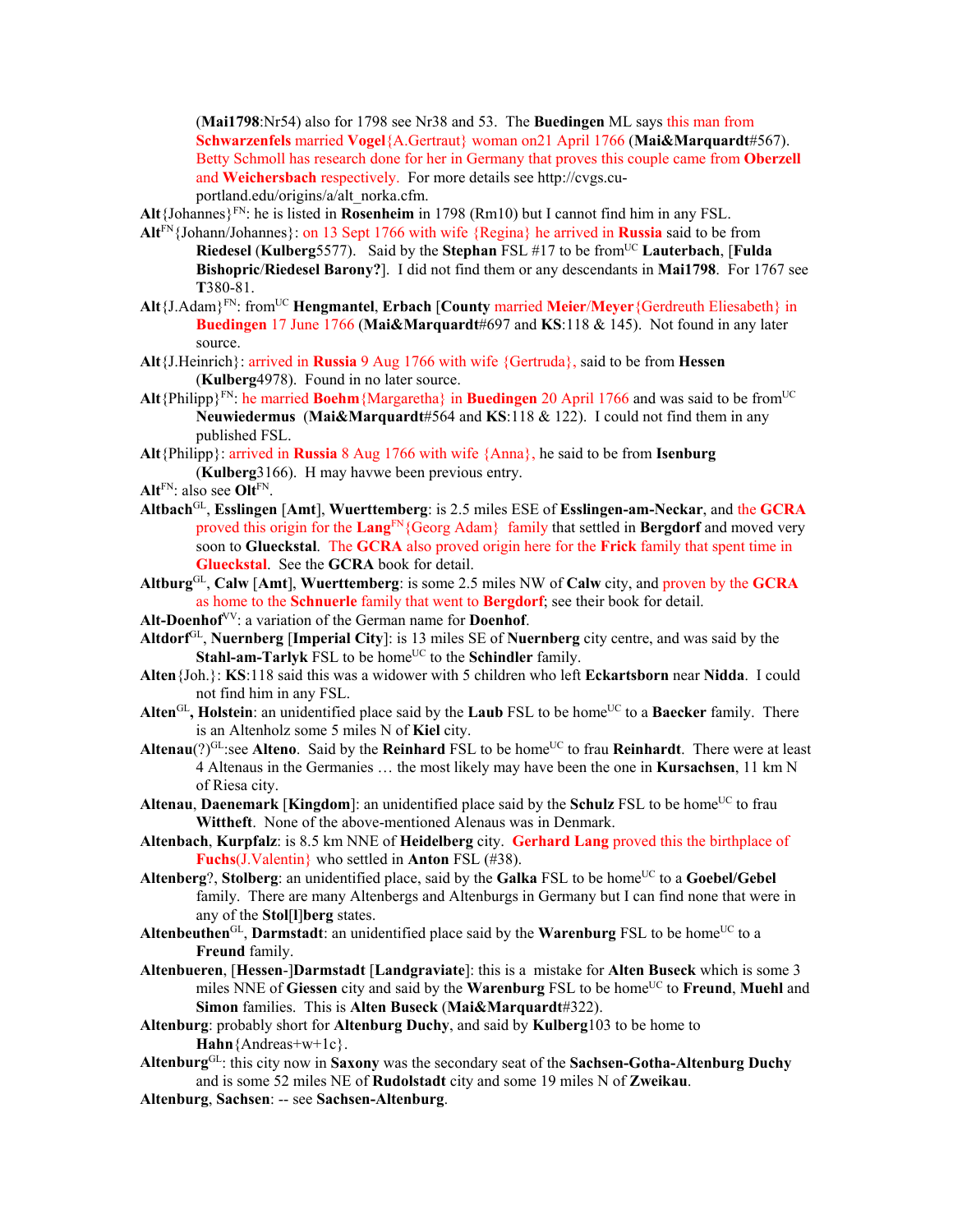- **Altenburg Duchy**GS: this portion of the **Sachsen-Gotha-Altenburg Duchy** was a scattered territory whose lands stretched from just NE of **Rudolstadt** city NE intermittenly to just beyond **Altenburg** city on the E and almost to **Naumburg** city on the N, with many sections completely separated from the others.
- **Alten Buseck**, [**Hessen**-]**Darmstadt** [**Landgraviate**]: is some 3 miles NNE of **Giessen** city and was said by the **Warenburg** FSL to be home<sup>UC</sup> to a **Konstanz** family.

**Alten Buseck**GL: also see **Altenbueren**.

- **Altenfeld**GL, [**Herrschaft Gersfeld**]: said by the **Neidermonjou** FSL to be homeUC to a **Triller** family. This may have been **Altenfeld**, some 9 miles SE of **Fulda** city.
- **Altenhasslau**?, **Hanau** [**County**]: is 1.5 km SE of **Gelnhausen** city and was said by the **Warenburg** FSL to be home<sup>UC</sup> to a **Ries** family. **KS**152 said this was near **Gelnhausen** and was home<sup>UC</sup> to **Ruppert**{Johannes} who married **Lutz**{Eliesabetha} in **Buedingen** 6 March 1766 (**Mai&Marquardt**#373).
- **Altenhaslaz**(?), **Hannover**, an unidentified (might be one of the 4 Altenhagen, 3 of which are within 20 miles W and SW of the city of **Hannover** in Lower Saxony?) locality said by the **Frank** FSL to be home<sup>UC</sup> to a **Bock** family.
- Altenhausen<sup>GL</sup>: an unidentified place said to have been home<sup>UC</sup> to the **Brengenzer** family (**Lk**12), early settlers in **Zuerich**. There were at least 3 such placenames in the German-speaking lands.
- **Altenhausen**, [**Hessen**-]**Darmstadt** [**Landgraviate**]: an unidentified place said by the **Warenburg** FSL to be home<sup>UC</sup> to a **Spahr** family.
- **Altenhoff/Allenhoff**{J.Justus}: was a godparent at the 7June 1766 **Luebeck** baptism of a **Rempe-Thiel**  son (**Mai&Marquardt**#1299). Late in 1766 he and wife [Elisabeth} with 4 children ages 9-14 took transport in **Oranienbaum** for the **Volga** (**T**4369-4374). On 12 Sept 1766 **Allenhoff**{Just & Catharina} with 4 children ages 9-13 arrived in **Russia**, he said to be from **Hessen** (**Kulberg**4552). By 3 Aug 1767 this couple with 4 children had settled at **Orlovskaya** FSL #39, he said to be from **Riebertenrod**
- Altenkirchen<sup>GL</sup>: said by a Friedberg ML to be home<sup>UC</sup> to a Rauh woman who in 1766 married a Bruech man fromUC **Koenigsberg, Darmstadt** (**Mai&Marquardt**#304. This may have been short for **Sayn-Altenkirchen County** seated at the town of the same name which is some 21 miles N of **Koblenz** city.
- **Altenkirchen**, **Nassau**-**Weilburg** [**Principality**]: is 10 km ESE of **Weilburg** city nd was said by the **Straub** FSL to be home<sup>UC</sup> to a **Heintz** family and a **Roth** family; this was rendered **Antenkirch** in a **Roth** Family Chart.
- **Altenmittlau**GL, **Hanau** [**County**]: is now in **Hessen** 10 miles E of **Hanau** city, and said by the **Goebel** FSL to be home<sup>UC</sup> to a **Schneider** family.
- **Altenmoor, [Holstein Duchy?]:** said by the **Phillipsfeld** FSL to home<sup>UC</sup> to a Grebe family. The only Altenmoor I found is 23 miles NW of **Hamburg** city centre, and would then have been in the **Holstein Duchy**.
- **Alteno/Altenau**(?)<sup>GL</sup>: an unidentified place said by the **Merkel** FSL to be home<sup>UC</sup> to a **Brigmann** family. There is an Alteno, Brandenburg some 48 miles SW of **Berlin**.
- **Altenrode**<sup>GL</sup>: an unidentifed place said by the **Orlovskaya** FSL to be home<sup>UC</sup> to two **Karl** families. There are at least three Altenrode in the Germanies.
- Alten Schlirff/Schlerff, Riedesel Barony: is 9.5 km due S of Lauterbach and said to be home<sup>UC</sup> to **Senning**{Conrad} father of {J.Conrad} born 14 June 1766 in **Luebeck** (**Mai&Marquard** $t#1210$ ). Said to be home<sup>UC</sup> to **Schraaff**{Gerdrauth} who married

**Schraaff**{Gerdrauth} 10 May 1766 in **Buedingen** (**Mai&Marquardt**#628).

- **Altenstadt**GL: is some 7 miles WSW of **Buedingen**, some 9 miles ESE of **Friedberg** city, and was in the 1760s owned by **Friedberg Imperial City**; see **Altstadt**.
- **Altenstadt**GL **bei Buedingen**: see **Kemmerer**FN. This is surely the same place as the previous entry.
- **Altensteig**, **Calw** [**Amt**], **Wuerttemberg**: is 3.5 miles W of **Rohrdorf-bei-Altensteig**, **Calw** [**Amt**], **Wuerttemberg**. It was proven by the **GCRA** to be home to the **Glaser** family that settled in **Neudorf**.
- **Altenstein**<sup>GL</sup>: an unidentifed place said by the **Neidermonjou** FSL to be home<sup>UC</sup> to a **Riebling** family. Said by the **Orlovskaya** FSL to be home<sup>UC</sup> to a **Knecht** family. This might have been Altenstein,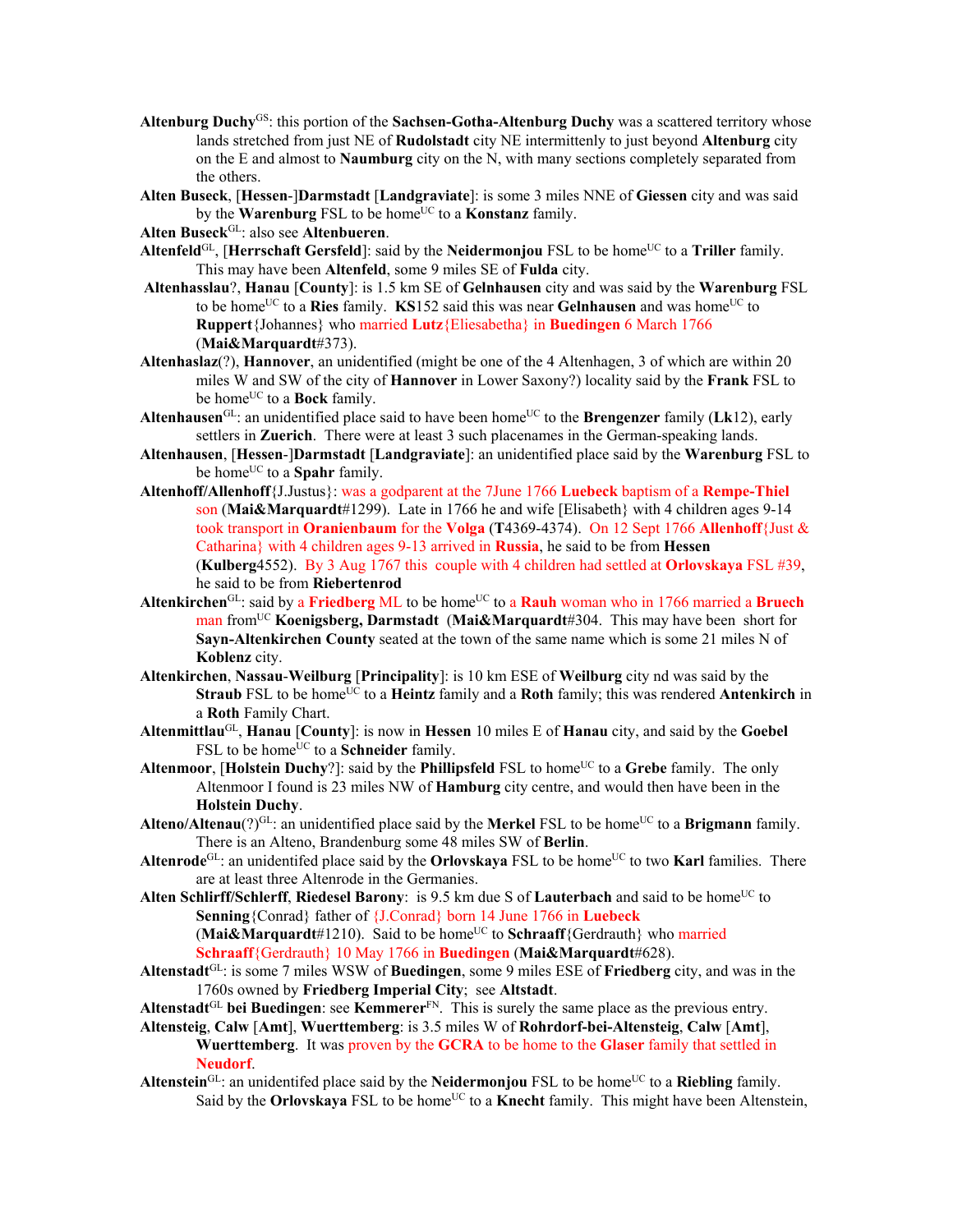**Wuerzburg** Bishopric, some 12 miles SW of **Coburg** city.

- **Altergot(t)**FN{F.Ludwig}: second son of {G.Friederich}, he arrived at **Flensburg**, Schleswig Royal Duchy in June 1762 and in May1764 he and his wife were awarded a residence in Kolonie G17 "Neudevenstedt", Amt Gottorf, they were last reported in **Denmark** on 22 April 1765 – for additional detail see **EEE** p. 334; he and wife **Mueller**{Catharina} are listed in the **Doenhof** FSL (#91), and in 1798 in **Schwab** (**Mai1798**:Sw20).
- **Altergot(t)**FN :{G.Friederich}: Using **LDS film** 1056809 **Lang**{Gerhard} proved this Lutheran was born 1714 and married 2 January 1739 to **Gorgus{**Elisabetha} in **Feldrennach**, [**Baden-Durlach Margraviate**]. For more, see his wife's entry. This family arrived at **Flensburg**, **Schleswig Royal Duchy** in June 1762 and in May 1764 was awarded a residence in Kolonie G18 "Neuboerm", Amt Gottorf, although Friederck himself died in late 1762 or early 1763 – for additional detail see **EEE** p. 334. On 3 June 1766 the widow {Elisabeth} with 3 children arrived in **Russia**, said to be from **Wuerttemberg (Kulberg**651). This widow remarried andne son are listed in the **Doenhof** FSL #88 & 88a. Later spelled **Altergott**. For more detail see http://cvgs.cu-portland.edu/origins/a/altergott\_doenhof.cfm.
- **Altergot(t)**FN{J.Martin}: third son of {G.Friederich}who arrived at **Flensburg**, **Schleswig Royal Duchy** in June 1762 (**EEE** p.334, see it for more detail), and is listed as a step-son in the **Frank**{Heinrich} household along with his remarried mother at **Doenhof** FSL (#88a & 88).
- **Altergot(t)**FN{Ludwig F.}: aka {Friedrich Jr.}, eldest son of {G.Friederich}, he arrived at **Flensburg**, **Schleswig Royal Duchy** in June 1762 and in May1764 he and his wife, **Faber**{Christina Catharina}, were awarded a residence in Kolonie G17 "Neudevenstedt", Amt Gottorf, they were last reported in **Denmark** on 22 Nov 1765 – for additional detail see **EEE** p. 334-335. {Friedrich} & {Christina} with one daughter arrived in **Russia** 3 June 1766, he said to be from **Wuerttemberg** (**Kulberg**650). Listed in the **Doenhof** FSL (#94).

**Altergott**{Rosina} FN: she was listed in the 1798 **Schwed** census (Sw21), but not in the **Schwed** FSL. **Altergott**FN: see **Altergot**.

- **Altern**GL, **Hanau County**: this is **SpitzAltern**, sometimes, **SpitzAltheim**. See **Spitsa..ton, Yanauzen County**.
- **Altersroh**FN: said by the **Brabander** FSL to be fromUC **Urach**, **Wuerrtemberg** [**Duchy**]. I could not find this family name in the 1798 censuses.
- Altfoerst<sup>FN</sup>: said by the Seelmann FSL to be from<sup>UC</sup> Magdeburg [Duchy] (no locality mentioned). I did not locate them or any descendants in **Mai1798**.
- **Alfred**{Gottfried}: arrived in **Russia** 15 Sept 1766 single [no origin suggested) (**Kulberg**5276 p.338).. No further information.
- **Alois**{Benedict}: arrived in **Russia** 15 Sept 1766 single said to be from **Frankreich**, wanting to go to **St. Petersburg** (**Kulberg**5281 p.338). No further information.
- **Alt-Gololobowka**VV: a variation of the Russian name for **Doenhof**.
- **Altgruen**GL, **Prussia** [or **Poland**]: an unidentified place; according to the **GCRA** a **Lang** family was here in 1768.
- **Althausen**FN{Thomas}: arrived in **Russia** 25 July 1766 with wife {Anna}, he said to be from **Holstein** (**Kulberg**2531). Said by the **Laub** FSL #66, to be a single man fromUC **Kiel**, **Holstein**, who moved on to **Dinkel** in 1768.
- **Althausen**GL might be **Albshausen** a village some 42 miles NW of **Fulda;** said, by the **Roethling** FSL, to be in or near **Fulda, Hessen**, and to be home<sup>UC</sup> of a **Mihm** family.
- **Althausen**<sup>GL</sup>: an unidentified place said by the **Urbach** FSL to be home<sup>UC</sup> to a **Spindler** family. There were at least two small places named Althausen in the German-speaking lands.
- **Althausen**: an unidentified place said by **Kulberg**1877 to be home to **Kaiser**{Jacob} who settled at **Doenhhof** FSL 60. Could this have been **Altenhasslau**??
- **Altheim**: an unidentified place said by Recruiter Beauregard's list to have been home<sup>UC</sup> to the **Koehler**[Caspar} family (**Lk**30). There are 15 Altheims in Germany and Austria.
- Altheim, Darmstadt $G<sup>U</sup>$ : said by the Mueller FSL to be home<sup>UC</sup> to a Going family. Mai and Marquardt say the record says **Atzenheim** instead of **Altheim**. There is an **Altheim** some 11 miles ENE of **Darmstadt** city; there is an **Atzenhain** some 13 miles ENE of **Giessen** city. A **Luebeck** birth record in 1766 gives the family name as **Honig** (**Mai&Marquardt**:1322).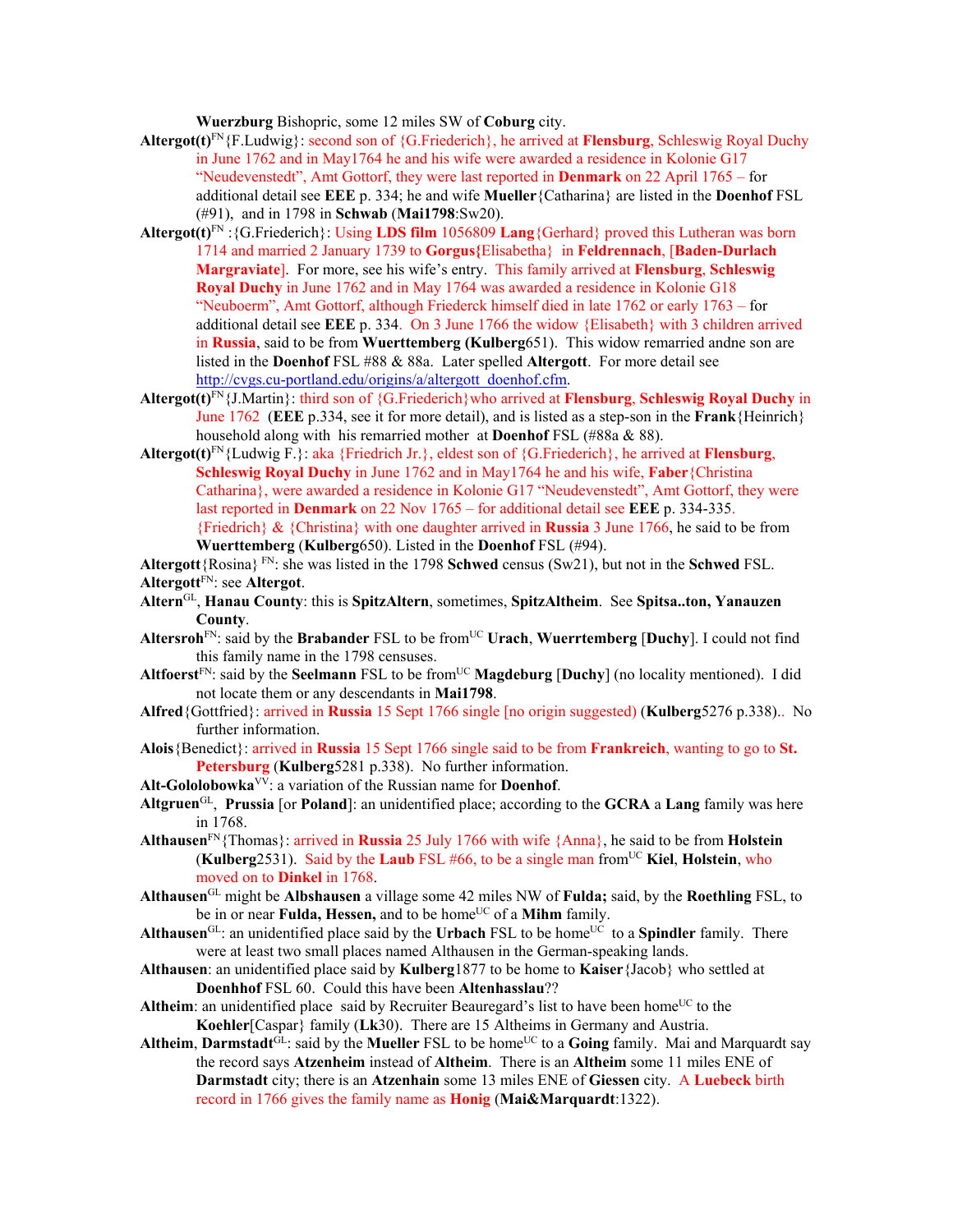- **Althengstett**GL, **Calw** [**Amt**], **Wuerttemberg**: is some 2 miles W of **Calw** city, and proven by the **GCRA** to be home to the **Kramer**/**Kraemer**/**Cramer** family that settled in **Bergdorf** and **Neudorf**; see their book for more.
- **Althof**FN: this family name was found recorded in **Schlitz** and in **Tann** marriage records 1762-1767; see **Flegel** trip.
- Alt Hofheim<sup>GL</sup>: an unidentified place said by the Hildmann FSL to be home<sup>UC</sup> to a Getlein/Guettlein family. This likely was **Hofheim-am-Taurnus**, **Kurmainz**, 6 miles NE of **Mainz** city.
- **Altkirch** [**Amt**] GL, **Elsass**: is 17 miles WNW of **Basel** city, Swiss., and was a District administrative center.
- Altkirchen<sup>GL</sup>: an unidentified place said by the **Kano** FSL to be home<sup>UC</sup> to a **Reischer** family. There were at least two Alkirchens in the Germanies, one in **Bavaria**, the other in **Thueringen**. Or could this have been a mistake for **Altenkirchen**?
- **Alt Leiningen**GL, **Gruenstadt** [**Amt**], **Pfalz**: is 5.5 miles SW of **Gruenstadt** town, and proven by the **GCRA** as home to a **Kloepfer** family.
- **Alt-Leiningen-Westerburg County**: see **Leiningen-Westerburg County**.
- **Altmann**FN: said by the **Katharinenstadt** FSL to be fromUC **Heide**.
- Altmann<sup>FN</sup>{Gottfried Gilrat}: in **Kulberg**88. Said by the **Katharinenstadt** FSL (#209) to be from<sup>UC</sup> **Koswig, Anhalt-Zerbst**.
- **Altmann/Aeltenmann**{Barbara}: born in **Fuerth**, daughter of {Mich.}, in April 1766 married **Krapfenbauer**{J.Georg} in **Woehrd** (**Mai&Marquardt**#766, **KS**140). Found in no later source.
- **Altmeier**FN{Mathias}: arrived in **Russia** 8 Aug 1766 with wife {M.Elisabeth} and 5 children, he said to be from **Baden** {**Kulberg**3334). By 20 Aug 1767 with his wife and 4 children he had settled at **Seewald** FSL #39, he said to be from<sup>UC</sup> Bruschied, Trier.
- **Altoberndorf**GL, **Schwaben**: is 8 miles N of **Rottweil** town, and was said by the **Brabander** FSL to be home<sup>UC</sup> to a **Russmann** family.
- **Alt Schlaffzig**GL, **Posen** [**Department**], **South Prussia**: aka **Gross Slawsk**.
- **Altschwager**{J.Friederich}: was a god parent in a **Breyer-Bouteiller** baby girl in **Luebeck** 16 August 1766 (**Mai&Marquardt**#1309).
- Alt Simmern<sup>GL</sup>, Baden: said by the **Koehler** FSL to be home<sup>UC</sup> to a Siebert family, and possibly to an **Eberle** family. One would expect this place to be associated with **Simmern**, the seat of **the Pfalz-Simmern Principality**. But I have found no such references regarding it, nor have I found it on any map or in Meyers. I have found a reference saying it was a village in the **Pfalz** area which of course **Simmern** also was. A bit W of **Simmern** city was **Sponheim County** which was then a part of **Baden** … perhaps it was in **Sponheim**?
- Altstadt<sup>GL</sup>: said by the **Buedingen** ML to be home<sup>UC</sup> to an **Ickes** woman who in 1766 married a **Niedenthal** man; by 1767 this couple was in **Kutter**; Stumpp says this was **Altenstadt** near **Buedingen** (**Mai&Marquardt**#629). Of course this might have been the old city within **Buedingen** itself.
- Alt-Urbach<sup>VV</sup>: another name for Urbach<sup>VV</sup>.
- **Altvater**FN{Johannes}: said by **Kulberg**3209, **KS**:118 and the **Kutter** FSL #17 to be from **Leisenwald**, **Isenburg**[-**Waechtersbach County**]. He arrived in **Russia** 8 Aug 1766 with wife {Anna} and 1 son (**Kulberg**3209).
- **Altwiedermus**GL, [**Isenburg-Buedingen County**]: is some 5 miles SW of **Buedingen** city, and is the current name for **Wierdermus** which according to the **Buedingen** ML to be home<sup>UC</sup> to the **Mueller** man who married in 1766 a **Knausen** woman; Stumpp said the name of the place was **Alt-Wiedermus** (**Mai&Marquardt**#496). By 1767 they were in **Moor** #38.

**Altwiedermus**GL: also see **Wiedermus**.

- **Alus**{J.Georg}: he married a **Ritter** woman in **Luebeck** in 1766 (**Mai&Marquardt**#132); **KS**:118 mistakenly said this was in **Buedingen**. I could find them in no FSL.
- Alvinn<sup>FN</sup>: said by **KS**:207 to have been born in<sup>UC</sup> Preussen. Found by the **GCRA** to have married in **Glueckstal**. Also spelled **Alwein** and **Alwin**. See the **GCRA** book for detail.
- **Alwein**FN: see **Alvinn**.

**Alwin**FN: see **Alvinn**.

Alzbach<sup>GL</sup>: said by the **Neidermonjou** FSL to be home<sup>UC</sup> to a young Geisern woman. This might be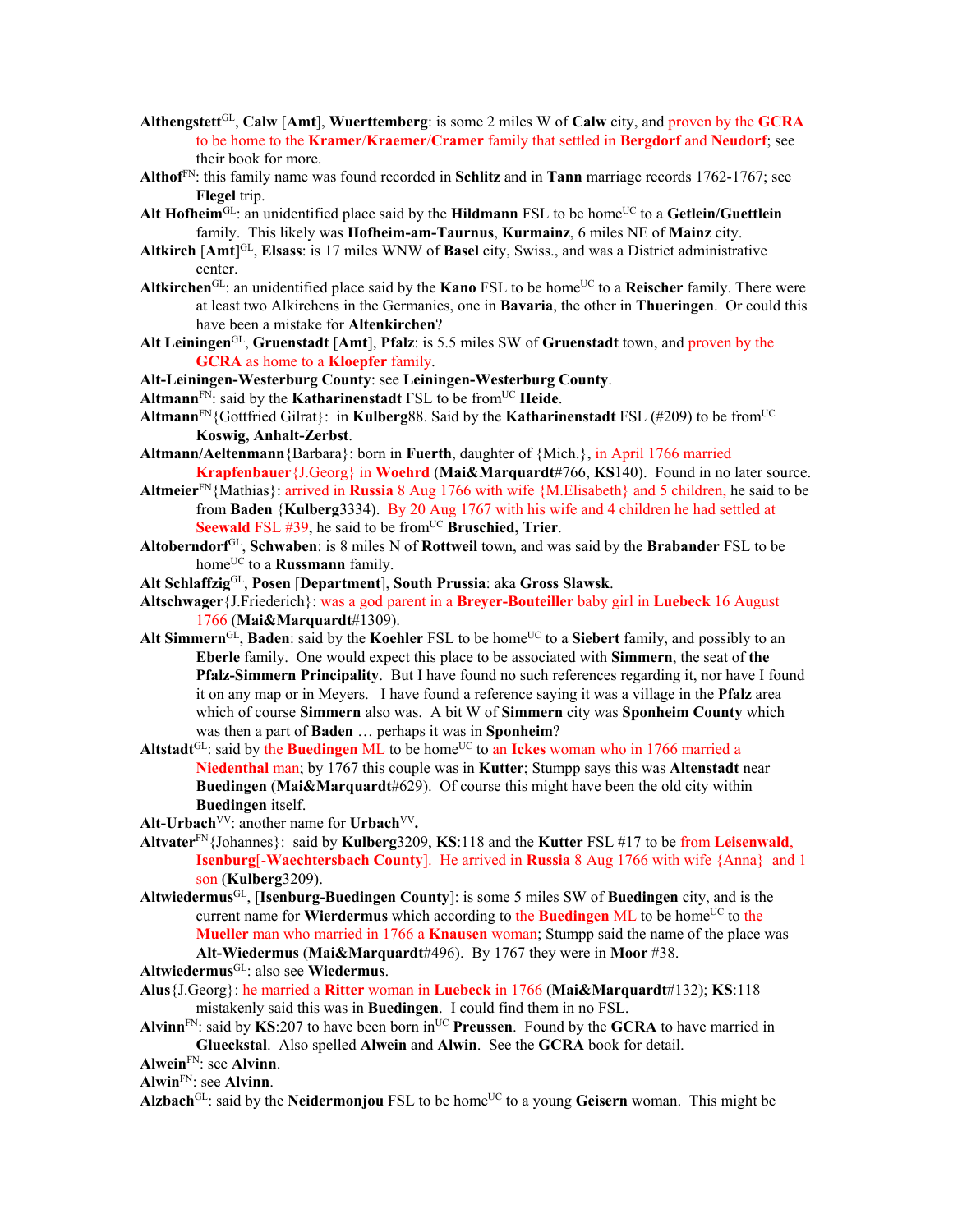**Atzbach**, **Nassau-Weilburg Principality**, some 4 miles W of **Giessen** city.

**Alzenau**GL**, Hesse** is 18 miles ESE of **Frankfurt–am-Main**.

- **Alzey**GL: in the 1760s and until 1778 this was a Kreis i.e. district administrative center for the country of **Kurpfalz**. After 1778 it was part of Bavarian-owned **Rheinpfalz**. The town is some 13 miles NW of **Worms** city.
- Alzey<sup>GL</sup>: an unidentified place said by the **Ober-Monjou** FSL to be home<sup>UC</sup> to a Geist family. Kuhlberg said this was in **Wuerzburg** [**Bishopric**]. I can only find one Alzey in Germany and it was never in **Wuerzburg** lands. Surely this is the same place as the next entries.
- Alzey<sup>GL</sup>: said by the **Katharinenstadt** FSL to be home<sup>UC</sup> to **Gaertner**, **Helwig**? and possibly **Elscheid** families. This surely is the same place as the next entry.
- **Alzey**GL, **Kurpfalz:** is some 13 miles NW of **Worms**. This may refer either to the town or the Kreis. Said by the **Bauer** FSL to be home<sup>UC</sup> to a **Mauer** family. Said by the **Graf** FSL to be home<sup>UC</sup> to a **Mueller** family. Said by the **Kamenka** FSL to be home<sup>UC</sup> to **Dietze/Ditze**, **Mauren**, and **Schwarz/Schwartz** families. Said by the **Leichtling** FSL to be home<sup>UC</sup> to **Hermann** and **Keil** families. Said by the **Schuck** FSL to be home<sup>UC</sup> to **Kollmann/Kohlmann/Kolner**? and **Leick/Leik/Lei** families. Said by the **Urbach** FSL to be home<sup>UC</sup> to frau **Kretzer/**widow **Tress**? and frau **Schaff**/widow **Wengert**, and possibly to Herr **Tress**? and Herr **Wengert**. Said by the **Volmer** FSL to be home to **Dornus, Fuss, Gak/Hack/Haag**?**,** and **Wentzel** families.
- Alzey<sup>GL</sup>, Mainz: Said by the Goebel FSL to be the home<sup>UC</sup> to **Franz** and possibly **Schreiber** families. Surely **Mainz** is a mistake and this is the same as the previous entry.
- **Alzey Oberamt**GL**, Kurpfalz**: this district or Kreis that included **Alzey** and the villages under its jurisdiction was said by the **Anton** FSL to be home<sup>UC</sup> to a **Kletter** family.
- **Aman**FN, **Amann**, and **Ammann** and are all placed in the one sequence at **Amen** below.
- **Ambach**<sup>GL</sup>, **Erbach** [**County**]: an unidentified place said by the **Buedingen** ML to be home<sup>UC</sup> to **Dachs**{A.Katharina} who married a **Hoffaerber** man on 28 April 1766; later the couple went to **Frank** (fk100) (**Mai&Marquardt**#605). **Geig1** says this was **Wald-Amorbach**, **Breuberg Condominium**.
- **Ambap** $(?)^{GL}$ , **Wittenberg**: an unidentified place said by the **Dobrinka** FSL to be home<sup>UC</sup> to a **Kraut** family.
- Amberg<sup>GL</sup>: an unidentified place said by the **Phillipsfeld** FSL to home<sup>UC</sup> to a **Hinsch/Gansch** family.
- Amberg<sup>GL</sup>: an unidentified place said by the the **Rohleder** FSL to be home<sup>UC</sup> to a Wittman/Wittmann family. Said by a **Woehrd** ML to be home<sup>UC</sup> to the **Frey** woman who married an **Oberndoerfer** man in 1766; by 1768 the couple was in **Stahl-am-Tarlyk** (**Mai&Marquardt**#799). There are at least 9 Ambergs in **Germany**, **Austria**, **Sweden** and **Luxemburg**, the largest then being in the **Sulzbach Duchy**, 30 miles NNW of **Regensburg** city and very near **Nuernberg** city.
- Amburg<sup>GL</sup>, Bayren: an unidentified place said by the Herzog FSL to be home<sup>UC</sup> to a Rickel family.

**Amdt**FN: this family name was found recorded in **Herborn** marriage records 1762-1767; see **Flegel** trip. **Amdorf**GL: see **Herborn**.

- **Amen, Aman** and their variations follow in one sequence:
- **Amann**FN: listed in the **Bergdorf** 1858 census (**KS**:668, 207) without origin (they had first settled in **Kassel**). Origin in **Meisenheim**, **Bad Kreuznach** [**Amt**], **Pfalz** was proven by the **GCRA** using **FHL**(193,976). See the **GCRA** book for more details.
- **Amend** FN: the woman from **Sandbach** who married in **Hoechst** the **Hoffaerber** man who settled in **Frank** (**Gieg1**). Spellings for the Amen surname started as Am End to Am Ende to Am Emdt to Amend. Am End probably referring to where he lived (Mattessen, who lives at the End of the Street). Amen lineage can be traced to Mattessen Am End, born about 1550 in Monrot, Bavaria. His descendants moved to Wildenstein, Unter Frankin, Bavaria, in 1620; to Albach, Unter Frankin, Bavaria, in 1648; and to Wildensee, Erbach, in 1727.
- **Amann**FN: listed by the 1816 **Glueckstal** census (**KS**:674) with no origin. Using **FHL**(493,330), the **GCRA** proved origin in **Medard**, **Meisenheim** [**Amt**], **Rheinland-Pfalz**. See the **GCRA** book for more detail.
- **Aman**FN: said by the **Hoelzel** FSL to be fromUC **Reichenbach**, **Bamberg** [**Bishopric**]. I did not find this family in the 1798 Volga censuses.
- **Aman**FN: said by the **Kamenka** FSL to be fromUC **Baden-Durlach**.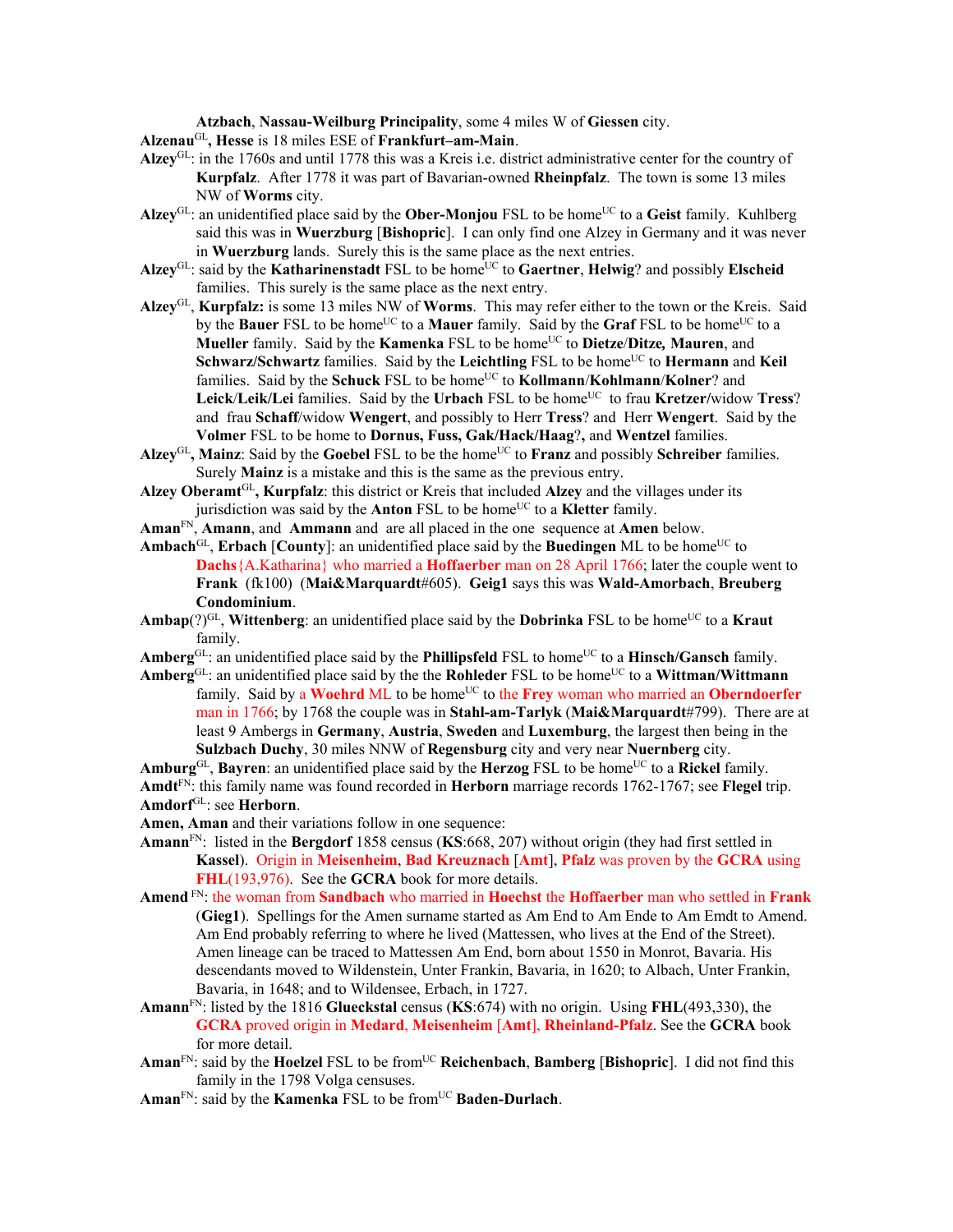**Aman**/**Amann**{Philipp}FN: listed by both the 1816 **Kassel** census (#15) and **KS**:207 without origin. Using **FHL**#193,646 the **GCRA** proved origin in **Meisenheim**, **Bad Kreuznach** [**Amt**], **Rheinpfalz**. See their book for more.

**Amann**{Adam}FN: **KS**:118 says he married an **Eidenmueller** woman in 1787 in **Neu-Saratowka**.

- **Amann**{J.Friedrich}FN: born and married (to a **Burck** woman) in **Gundernhausen**. 1763-1764 at **Eggebek** in **Denmark**. 1764-1766 was in **Rossdorf**, then **Fraenkisch-Crumbach**. He, his wife and 4 children left **Fraenkisch-Crumbach** in 1766 for Russia; they settled in **Neu-Saratowka**; earlier they had lived in **Rossdorf**, [**Hessen-Darmdstadt Landgraviate**, 12 km NW of **F-C**] (**Gieg1**; also see **KS**:118). For additional information regarding the time in **Denmark** see **, see it for** p. 335.
- **Amann**{J.Jacob}FN: **KS**:118 says he married a **Walther** woman in 1795 in **Neu-Saratowka**. This may have been **Ammon/Amman**{Jacob}, an immigrant of the Reformed faith, who was said to have emigrated fromUC Rippenweier, Oberamt Heidelberg, **Kurpfalz** arriving in **Fridericia**, Juetland Royal Duchy in 1760 and who was held along with 20 others in Einbeck, in Hoverischen (**EEE** p.335, see this for more detail).
- **Ammann**{J.Math.}FN: **KS**:118 says he married a **Reinhardt** woman in 1778 in **Neu-Saratowka**.
- **Ament/Amend**FN{Christian}: arrived in **Russia** 14 Sept 1766 with wufe {Margaretha} and 5 children (**Kulberg**6453). Said by the **Walter** FSL #12 to be fromUC **Wildensee**, **Erbach** [**County**]. Also spelled **Amend** and **Amen**. According to **Doris Evans**,this origin was confirmed in **Wildensee** church records in research done by Ruth Froelke for Dorothy Hoff Thomas. In additon, this lineage has been traced from an AmEnd man born about 1550 in Monrot, Bavaria, to Wildenstein, Unter Franken, Bavaia in 1620, to Albach, Unter Franken, Bavaria in 1648, to **Wildensee, Erbach** in 1727. For more detail go to http://cvgs.cu-portland.edu/origins/a/amen\_walter.cfm.
- **Amen**{Georg}: arrived in **Russia** 12 Sept 1766 with wife {Sabina} and 2 children (**Kulberg**6200) No further information.
- Amen, Jerry<sup>RN</sup>: proved the origins of the **Doenhof Legler** family.
- **Amenheiser**FN: see **Ammenheuser**.,
- **Amenheuser**FN: see **Ammenheuser**.
- **Amer**FN: see **Hammer**.
- **Amereli**(?)GL, is an unidentified locality which according to the **Frank** FSL was in the **Dauphin**(?) region of **Frankreich** and was home<sup>UC</sup> to a **Philipper** family.
- **Amersfoort**GL: is some 11 miles ENE of **Utrecht, Holland** and some 25 miles SE of **Amsterdam**. Said by the **Boregard** FSL to be home<sup>UC</sup> to the **Klass** family. Said by the **Katharinenstadt** FSL to be home<sup>UC</sup> to a **Thomas** family.
- **Amganran**?, **Sinkau Barony**: an unidentified place said by the **Rosenheim** FSL to be home<sup>UC</sup> to a **Resch** family.

**Amheiser**[Bernard}: **KS**:118 said he married a **Geeren** woman in 1794 in **Neu-Saratowka**.

**Amkein**FN: see **Amrhein**.

**Amlingstadt**, **Bamberg** [**Bishopric**]: is 5 miles SE of **Bamberg** city, and was said by the **Leitsinger** FSL to be home<sup>UC</sup> to a **Dietz** family.

**Amman**FN: go to **Amen** and variations in one sequence above.

Ammann<sup>FN</sup>: go to Amen and variations in one sequence above..

**Ammerndorf**: is 14.5 km WSW of **Nuernberg** city.

- **Ammenheuser/Amenheiser/Amenheuser**FN{Just/J.Just}: on 4 July 1766 {Just}, wife {Anna} and 3 children arrived in **Russia**, he said to be frm **Darmstadt** (**Kulberg**1457). Said by the **Paulskaya** FSL #61 to be from<sup>UC</sup> **Darmstadt** (no locality mentioned) In 1798 the family name was also spelled **Amenheiser** and **Amenheuser** and the wife's maiden name was given as **Bonaker** (**Mai1798**:Pl36,20/Nb29/En14).
- **Ammerbach**GL, **Breuberg** [**Condominium**]: now called **Wald Amorbach**, said by the **Buedingen** ML to be home to **Schmidt**{Johannes} who in 1766 married a **Walther** woman (**Mai&Marquardt**#619); by 1767 they were in **Doenhof**.

**Ammersbach**: this appears to be a mistake for **Angersbach**.

**Ammon** FN: see **Amon**.

**Amon**FN{Hans}: arrived in **Russia** 12 Sept 1766 with wife **{**Barbara} and 4 children, said to be from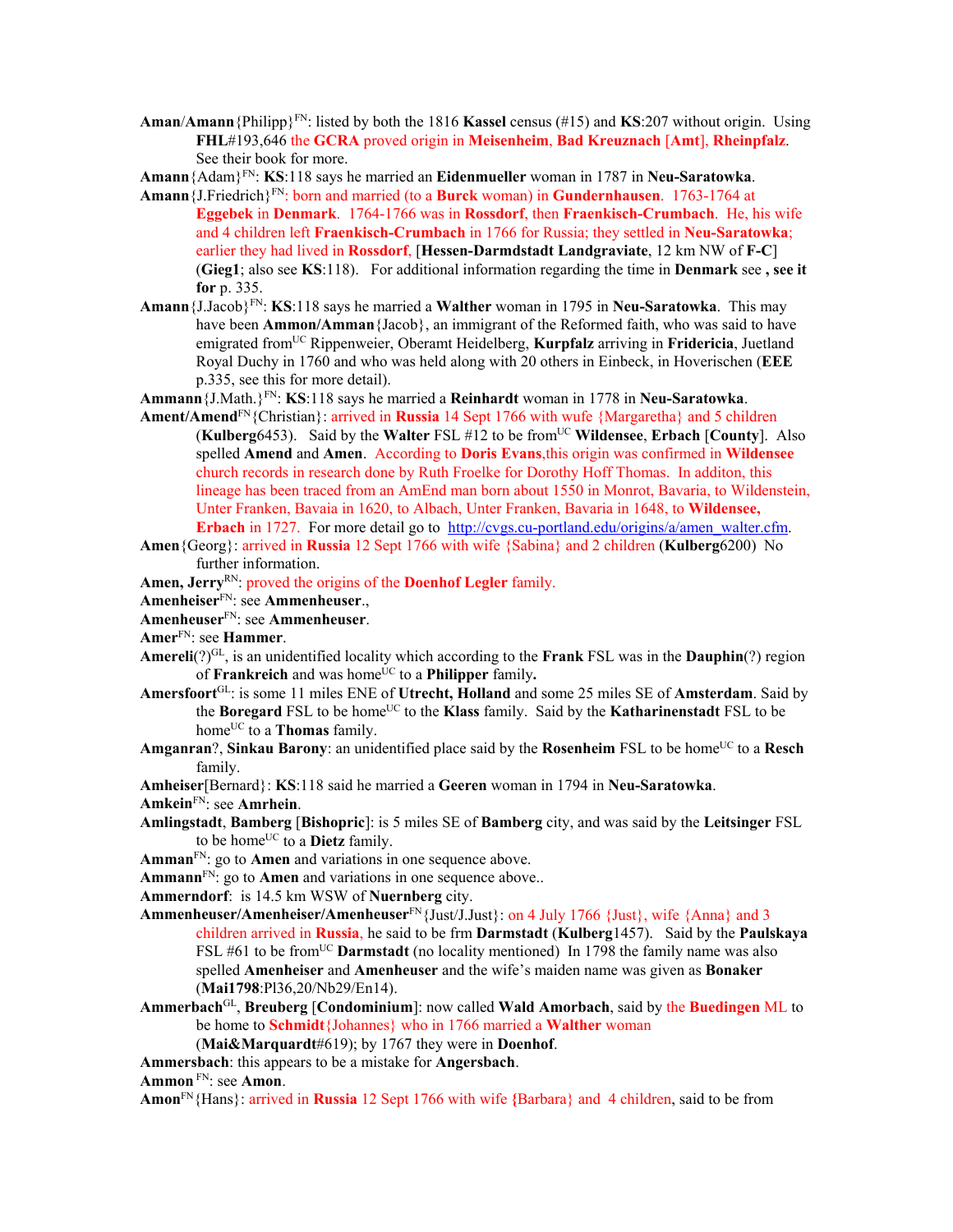**Bamberg** [**Bishopric**] no locality mentioned. (**Kulberg**5764). Said by the **Leitsinger** FSL #66a to be stepchildren in the **Strohbett** household. For 1798 maybe see Nk30?

- **Amon/Ammon/Auman**{Caspar}: arrived in **Russia** 12 Sept 1766 with wife {Barbara} and 3 children **(Kulberg**4583). Said by the Recruiter Beauregard's list to have been from<sup>UC</sup> Buchfeld?, **Bamberg** [**Bishoric**] and to have gone to **Luzern** in 1768 (**Mai1798**:**Lk**49) where they surely were among the **Luzern** first settlers. Spelled **Ammon** in 1767 (T4857-58). Spelled **Auman** when a son moved to **Wittmann** in 1783 (Mai1798:Mv1607); same spelling in 1798 (Lz18, 10, 24, Wm2).
- **Amorbach,** [**Kur-**]**mainz**: in 1765 was in **Kurmainz** some 58 km NE of **Mannheim** city and 16 km NW of **Buchen**, and said by **Volmer** FSLO #9 to be home<sup>UC</sup> to **Damm**{Conrad} who settled in **Volmer**.
- **Amorbach/Bauerbach**GL, **Kurmainz**: is the same place as the preceding entry and was said by the **Preuss** FSL to be home to an **Sauerwald** family.
- **Amrain** FN: see **Amrhein**.

**Amrein**FN: see **Amrhein**.

- **Amrhein**FN: said by the **Hildmann** FSL to be fromUC **Aschaffenburg**, [**Kurmainz**], with his **Kummer** wife and a **Kern** widow in the household. The family name was spelled **Amrein** in 1798 (**Mai1798**:Hd2,20). The **Buedingen** ML said this **Amrain** man fromUC **Schildkroeppen** [County] married in 1766 a Kemmer woman of<sup>UC</sup> Alstadt (Mai&Marquardt#612). According to KS:118 he was an **Amkein** man and she a **Kaemmer** woman of <sup>UC</sup> **Alstadt** near **Homburg** in the **Saar**..
- **Amrhein/Amrein**FN{Philipp}: arrived in **Russia** 19 July 1766 single from **Mainz**. By 20 July 1767 he, with wife  ${Eva M}$ , and an infant had settled at **Pfeiffer** FSL #75, he said to be from<sup>UC</sup> **Aschaffenburg**. Later spelled **Amrein** (**Mai1798**:Pf21,28).
- **Amrein**{Johann}: arrived in **Russia** 29 Aug 1766 with wife {Anna}, he said to be from **Mainz**  (**Kulberg**3677). No further information.
- **Amrein**{Johann}: arrived in **Russia** 29 Aug 1766 with wife {Anna}, he said to be from **Mainz**  (**Kulberg**3687). No further information.
- **Amsterdam**GL, **Holland**: was the capital of an indpendent country, the **Dutch Republic**, from 1579, and said by the Katharinenstadt FSL to be home<sup>UC</sup> to Beuss, Bissing, Bosch, Feldhofen, Kartlein, **Klein**, **Munter**, **Schaper**, **Schellhase**, **Schoenebeck**, **Schwan**, **Seilwerst**, **Stahlbaum**, **Strang**, **Utre**?, and **Versteeg** families. Said by **Kulberg**81 to be home to **Streng**{Christoph+w+3c} [same family as Strang in the preceding sentence]. Said by the **Schulz** FSL to be home<sup>UC</sup> to frau **Heimel**. The city centre is 33 km NW of **Utrecht** city centre.
- Amt Breitenbach<sup>GL</sup>, Darmstadt: an unidentified place said by the Kraft FSL to be home<sup>UC</sup> to a Wenzel family. There is a **Bickenbach** some 8 miles S of **Darmstadt** city.
- **Amtmann**{Margaretha}: arrived in **Russia** 12 Sept 1766 single from **Bamberg** (**Kulberg**
- Analom? GL/GS: an unidentified place said by the **Warenburg** FSL to be home<sup>UC</sup> to a Peters man.
- **Anastas**FN: said by the **Husaren** FSL to be fromUC **Konstantinopol**, **Tuerkei**. The 1798 **Husaren** census gives his wife's maiden name as **Alexeeva** (**Mai1798**:Hn12).
- **Anben**FN: see **von Anben**.
- Anburg<sup>?GL</sup>, Nassau: an unidentified place said by the Schwab FSL to be home<sup>UC</sup> to the **Herr** family. **Anchuetz**: go to **Anshuetz**.
- **Ancre**{Mathias+w+1c}: **Kulberg**69 said they were Catholic from<sup>UC</sup> **Danzig**. I did not find them in T. The **Goebel** FSL (#58) to be from<sup>UC</sup> **Danzig**. Later spelled **Anker** (Mai1798:Kl19).
- **Andechser Reid**?GS: in 1760 the monastery at Andesch (20 miles SW of **Munich** city) apparently owed some allegiance to the Bishop of **Bamberg** even though the site was in the territory of Electoral Bavaria. The monastery may have had some control over other religious sites in **Bamberg** and **Kurbayern**.
- An der Haar?, [Osnabrueck Bishopric?]: said to have been home<sup>UC</sup> to the Strack family (Lk100) that settled in **Zuerich**. I only found the one place of this name.
- **Anders**{Friedrich}: **KS**:118 says he left [**Kur**-]**Sachsen**. He was among those transported to **Saratov** by Capt. Paykul and Cornet Rehbinder in 1764 said to be fromUC [**Kur**-]**Sachsen** (**KS**82).
- **Anders**{Martin}: **KS**:118 says he left **Bieber** near **Gelnhausen** in 1766..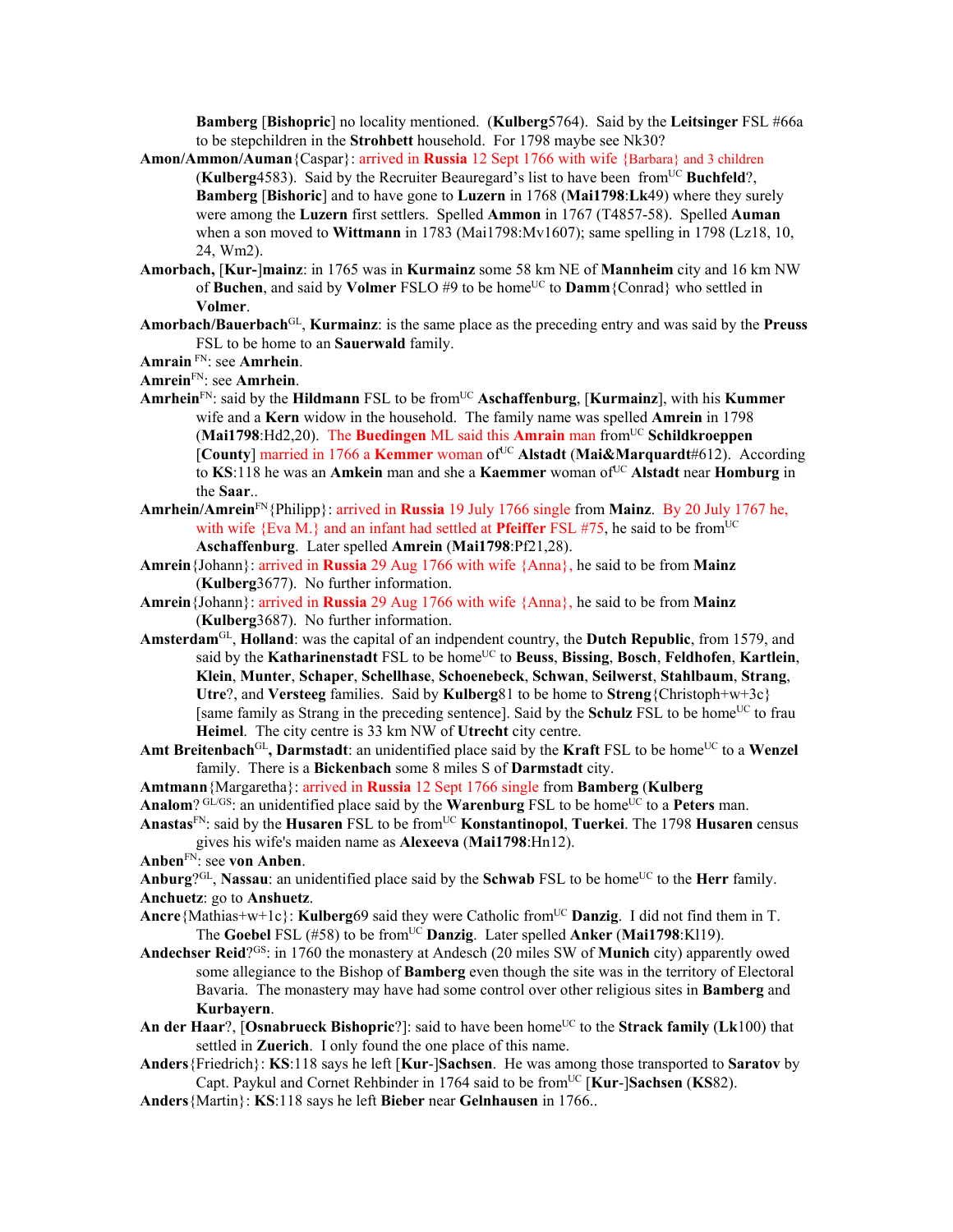**Andersen**FN{Andreas}: arrived in **Russia** 3 June 1766 with wife {Anna}, he said to be from **Holstein** (**Kulberg**#709). Said by the **Dinkel** FSL #4 to be fromUC **Tauban**(?), **Holstein**.

**Andersen**FN: also see **Endersen**.

- **Andersen**FN(J.Lorenz }: rrived in Russia said by the **Fischer** FSL #25 to be fromUC **Kiel**, **Holstein**. The family name was spelled **Anders** in 1798 (**Mai1798**:Fs35).
- Andershof<sup>(?)GL</sup>: see Andertso.
- **Andertso/Andershof**(?)GL, **Kurmainz**: an unidentified place said by the **Preuss** FSL to be home to an **Ranburger/Rambe** family.
- **Andes/Anthes**FN: Arrived in **Russia** 8 Aug 1766 with wife {Catharina} and 5 children, he said to be from **Trier**. Said by the **Seewald** FSL #26 to be from<sup>UC</sup> **Flech, Worms**.
- **Andorf**?: an unidentified place said by Recruiter Beauregard's list to have been home<sup>UC</sup> to the **Koenig**{Nicolaus} family (**Lk**84). There are five Andorfs in Germany and Austria.
- **Andreanopol**<sup>GL</sup>: said by the **Brabander** FSL to be home<sup>UC</sup> to a **Brabander** family. This was probably **Andrianopol**, **Russia**, some 594 miles ENE of **Saratov**, just beyond the Ural river. It might have been Andreaspol/Andrespol, 8 miles ESE of Lodz, Poland. There would have been few if any Germans in either place in the 1760's.
- **Andreas**FN{J.Gottlieb}: arrived in **Russia** 15 Sept 1766 single from **Sachsen** (**Kulberg**5271 p.338). Said by the Lauwe FSL #15 to be from<sup>UC</sup> Wiederau, Sachsen. I could not find this family in the 1798 censuses.
- **Andreas**FN: said by the **Warenburg** FSL to be fromUC **Naumburg**, [**Solms-**]**Braunfels** [**County**]. For 1798 see **Mai1798**:Wr100 (where the wife's maiden name was given as **Keller**), 98.
- **Andreas{**Daniel}: arrived 4 July 1766 in **Russia** with wife {A.Maria} and 2 young children, he said to be from **Wetzlar** (**Kulberg**1990). No further information.
- **Andreas**{Joachim}: arrived in **Russia** 29 Aug 1766 sinjgle said to be from **Mecklenburg** (**Kulberg**3741). No further information.
- **Andreas**{Johann}: arrived in **Russia** 15 Sept 1766 with wife {Anna} and 2 children. Not yet identified in any Volga village.
- **Andreas**{Margaretha}: arrived in **Russia** 12 Sept 1766 a widow alone from **Nuernberg** (**Kulberg**4613). Not found in any later source.
- **Andreas**{Nicolaus}: arrived in **Russia** 8 Aug 1766 single, said to be from **Nuernberg** (**Kulberg**3432). Not found in any later source.
- **Andreas**FN: also see **Andres**.
- Andres/Andersen<sup>FN</sup>{Jacob}: said to have left<sup>UC</sup> some **Brandenburgian land arriving in Flensburg** in 1762; with wife and one child he left **Denmark** in 1765 (**EEE** p.336, see this for more detail). By July 1766 they had settled ib **Doenhof** FSL #42 which said he was from<sup>UC</sup> **Kurpfalz** (no locality mentioned). Later spelled **Andreas**.
- **Andress**FN: see **Andresz**.
- **Andresz**{Marg.}: this woman who married an **Ahm** man in 1766 was said by a **Woehrd** ML to be from<sup>UC</sup> **Eltersdorf** (**Mai&Marquardt**#789).
- **Andresz**{Margaretha}: daughter of {Friedrich} of **Eltersdoef** married **Ahm**{Johann} in **Wohrd** 30 April 1766 (**Mai&Marquardt**#789). **KS**:118 spelled her maiden name **Andress**.

**Mai&Marquardt**#789 said she might be listed in Or08 in 1798 – surely this is in error. Not found in any later source.

- **Andrian**FN{Woldemar}: the **Grimm** FSL has widow and two sons were living in a **Vogel** family that was fromUC **Isenburg**.
- **Andrianopol**GL: see **Andreanopol**.
- **Anert**(?){J.Jacob}: arrived in **Russia** 15 Sept 1766 with wife {M.Sophia} and one young son; wanted to settle in **St. Petersburg** (**Kulberg**5225 p.335). No further information.
- **Anfang**{J.Adam}FN: arrived in **Russia** 15 Sept 1766 with wife {Maria} (**Kulberg**6810). Said by the **Boregard** FSL  $\#121$  to be from<sup>UC</sup> **Pfaffenwiesbach**?. I could not find this family in the 1798 Volga censuses.
- **Anfang**{FranzAnton}: arrived in **Russia** 15 Sept 1766 single (**Kulberg**6811). The Recruiter Beauregard list (**Lk**106) said he was fromUC **Pfaffenwiesbach**, [**Walbott Barony**] and went to **Wittmann** in 1768. They may have been **Wittmann** first settlers, but I did not find them in **Mai1798**. For 1767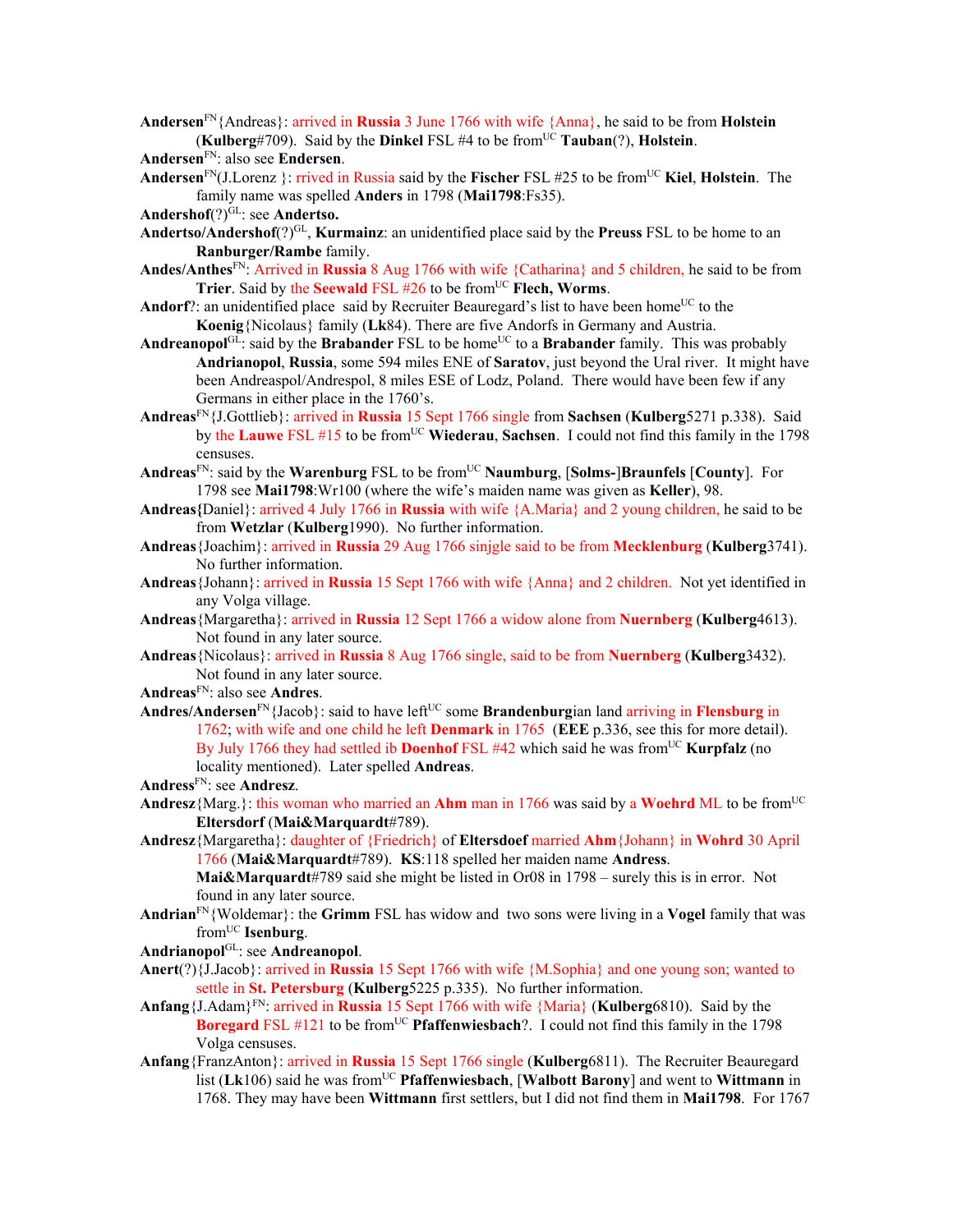see **T**2824-2826.

**Angelburg**: said by **Kulberg**64 to be home<sup>UC</sup> to **Schmidt**{Carl} single (**Kulberg**64);

**Angelloch**GL: see **Gau Angelloch**.

**Angenrod** GL: see **Angerode**.

- **Anger**FN{Michael}: arrived in **Russia** 30 May 1766, single, said to be from **Ester** {**Kulberg**449). Said by the **Goebel** FSL #72 to be fromUC **Wien, Oesterrich**.
- **Angerode**GL, **Alsfeld Amt**, [**Hessen-Darmstadt Landgraviate**]: is now Angenrod 6 km W of **Alsfeld** town and was said by the **Buedingen** ML to be home<sup>UC</sup> to **Decher**{Nicolaus} who married **Schmidt** {Eva E.} in 1766 (**Mai&Marquardt**#477). The **Mueller** FSL said he was from **Anjou**?.
- **Angersbach**? **Riedesel** [**Barony**]: is 4 km SE of **Lauterbach** town, and was said by the **Schwab** FSL to be home<sup>UC</sup> to the **Lehning** family.
- **Angersbach, Riedesel Barony**: said by the **Buedingen ML** to be home<sup>UC</sup> to **Jost**{Friedrich} who married **Stier**{A.Catharina} 7 April 1766 in **Buedingen (Mai&Marquardt**#484).
- **Angl**?, [Passau Bishopric?]: said by the Susannental FSL to be home<sup>UC</sup> to Kraemer {J.Joachim & Ernestine}. The only **Angl** I could find is 6 km NNE of **Passau** city and was then in **Passau Bishopric**.
- **Anhalt**GS: from 1603-1793 Anhalt could refer to any one of four states: **Anhalt-Dessau**, **Anhalt-Bernburg**, **Anhalt-Zerbst**, and **Anhalt-Koethen**. The Stumpp supplement to the **Dietel** FSL says Anhalt (no locality indicated) was home<sup>UC</sup> to a **Weinmeister** family. . Said (no locality mentioned) by the **Orlovskaya** FSL to be home<sup>UC</sup> to an **Erfurth** family.
- **Anhalt-Bernburg**GS: a principality which held lands in three relatively small areas (two of which included the towns of **Bernburg** and **Ballenstedt**) mostly some 24 miles NW of **Halle**, **Sachsen-Anhalt**. Said (no locality mentioned) by the **Lauwe** FSL to be home<sup>UC</sup> to **Drechsler** and **Ude** families.
- **Anhalt-Dessau** [**Principality**] GS: from 1603-1803 the city of **Dessau** (now in **Sachsen-Anhalt** some 67 miles SW of **Berlin**) was the seat of this duchy, later principality, so **Dessau** may refer either to the city or the state. Said by the **Dinkel** FSL to be home<sup>UC</sup> to a **Mueller** family (no locality mentioned). Said (no locality mentioned) by the **Kano** FSL to be home<sup>UC</sup> to **Gensch** and **Grassmann** families. Said by the **Katharinenstadt** FSL to be home<sup>UC</sup> to a Gekert? family.
- [**Anhalt**-]Dessau [Principality]<sup>GS</sup>: said (no locality mentioned) by the **Kano** FSL to be home<sup>UC</sup> to **Bloss**?, **Golko**, **Hartmann**{J.Gottlieb}, **Hoppe**, **Kauerhof**, **Klehmann**[**Kleman**], **Krimmel**[**Kruemmel**], **Leichner**[**Lichtner**], **Otto**, **Schaefer**{Christoph}, **Weigand**, and possibly **Gaus**22a, **Retz**34a, and **Specht**{J.Michael} families. Said (no locality mentioned) by the **Neidermonjou** FSL to be home<sup>UC</sup> to **Henne**?, **Krieger**, and **Leopold** families.
- Anhalt-Koethen [Principality]<sup>GS:</sup> a small principality whose lands were near Koethen city, mostly a few miles NW and a few SE. *None of the following references mentions a locality*: Said by the **Dinkel** FSL to be home<sup>UC</sup> to a **Rudolf** family. Said by the **Jost** FSL to be home<sup>UC</sup> to **Michaelis**, **Moeserburg**? and possibly **Hilmann** families. Said by **Kulberg**161 to be home to **Erfurt**{Siegmund}. Said by the **Neidermonjou** FSL to be home<sup>UC</sup> to a **Rindflesch**? man. Said by the **Orlovskaya** FSL to be home<sup>UC</sup> to an **Erfurth** family. Said by the **Urbach** FSL to be home<sup>UC</sup> to a **Schlitter** family; they surely had died prior to the 1798 Volga censuses.
- [**Anhalt**-]**Koethen** [**Principality**] GS: *none of the following references mentions a locality:* said by the Boaro FSL to be home<sup>UC</sup> to Bohle, Handorf? and Walt families; it is said the Walts were actually fromUC **Porst** near **Coethen** (**Mai&Marquardt**#1166). Said by the **Kano** FSL to be home<sup>UC</sup> to a **Sachs** family. Said by the **Katharinenstadt** FSL to be home<sup>UC</sup> to a **Weginer**? family. Said by the Neidermonjou FSL to be home<sup>UC</sup> to a Reuter family. Said by the **Orlovskaya** FSL to be home<sup>UC</sup> to **Erfurth**, and **Belger** families. Said by the **Stephan** FSL to be home<sup>UC</sup> to a **Scherr** family.
- **Anhalt**-**Zerbst** [**Principality**] GS: this Duchy/Principality was seated in Zerbst city which is some 66 miles SW of Berlin. None of the following references mentions a locality. Said (no locality indicated) by the **Brabander** FSL to be home<sup>UC</sup> to an **Eltz** family and possibly to a **Neuberger** family. Said by the **Holstein** FSL to be home<sup>UC</sup> to a **Bossel** family . Said by the **Kano** FSL to be home<sup>UC</sup> to a **Kellermann** family. Said by the **Katharinenstadt** FSL to be home<sup>UC</sup> to **Bauk**, **Hensch**, and **Winter** families . Said by the **Kratzke** FSL to be home<sup>UC</sup> to a Frick family . Said by **Kulberg**88